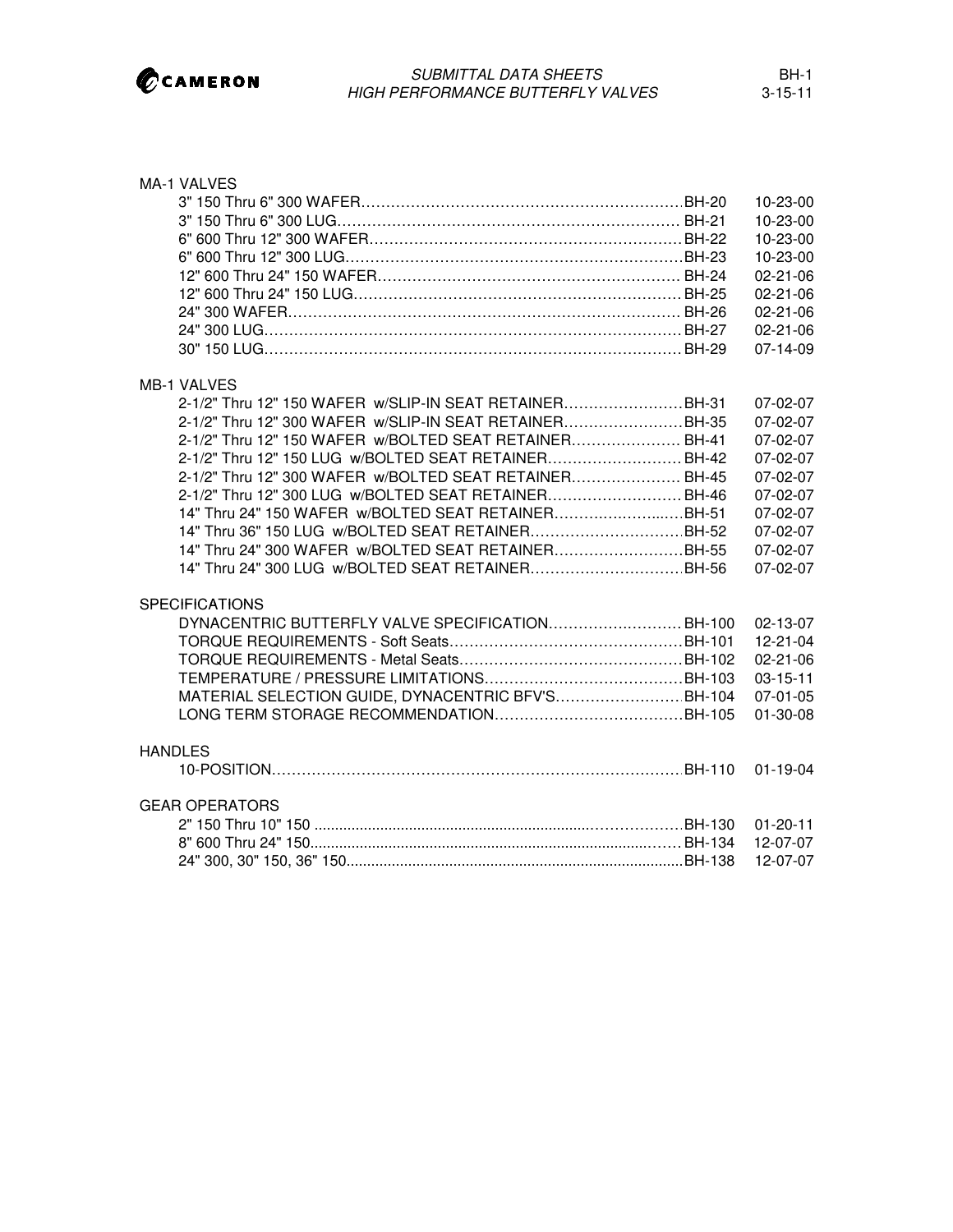

## **High Performance Butterfly Valve Specification WKM DynaCentric Butterfly Valve**

**General:** The valve shall be of the ¼ turn double offset design meeting the applicable requirements of ANSI B16.34, API Std. 609 Category B and MSS SP-68. The valve shall operate clock-wise to close. The thermo-plastic seated valves shall be capable of drop tight closure from either direction at full ANSI pressure ratings. Metal seated valves shall be capable of sealing at a minimum FCI 70-2 class IV leak rate. Lug valves shall be capable of end-of-line service to full ANSI pressure ratings. Fire tested valves shall meet the requirements of API 607 4<sup>th</sup> edition from either direction. Valves for use in H2S service are to be in accordance with NACE MR-01-75, 2002. Valves shall be suitable for all types of flanges gaskets including API 607 spiral wound.

**Body:** The valves shall be available with flangeless wafer or tapped lug bodies. Semi-lug style bodies are not allowed for any service. Bodies shall be made from carbon steel or CF8M stainless steel. Body lay lengths shall conform to API 609 and MSS SP68 dimensions. Castings shall meet MSS SP-55 quality standard for steel castings. Flange gasket surfaces shall be serrated and shall be 125 to 250 µ inch in accordance with MSS SP-6, MSS SP-44 and ANSI B16.5. Bodies shall have an integral internal stop for positive alignment in the closed position.

**Disc:** All valves shall have a heavy duty eccentric disc with wide sealing area to minimize seat wear. All discs shall be of a corrosion resistant material suitable for the intended service. Disc shall be securely attached to the stem by groove pins. All valves shall be provided with a thrust washer to positively center the disc in the seat bore. Stem/disc springs shall position the disc against the thrust washer while allowing for thermal expansion and providing positive grounding of the disc.

**Seat:** Valve shall be available with three seat combinations: soft thermoplastic, fire tested and metalto-metal. All seats are interchangeable without body modifications; other component changes may be required. All seats shall be pressure responsive from either direction. Seats shall be replaceable without removing the disc or stems.

Fire-tested seats shall consist of two separate metallic rings; one on each side of a thermoplastic insert. With the thermoplastic insert in place, the fire-tested seat shall provide drop tight shut-off. When the insert is damaged, burned or absent, leakage is less than allowed by API 607 requirements.

**Valve Stem:** The valve stem shall be positioned in the body in a double off-set configuration to allow the disc to swing free of the seat in the open position; thereby reducing operating torque and wear on the seat. The valve stem shall be of a corrosion resistant material capable of transmitting operating torque without failure. The valve stem shall be supported by high load, low friction bearings press fitted into the valve body. The valve stem shall have a retention device designed to meet ANSI B16.34 requirements and to preclude blow out of the stem or stem pieces should stem or disc pin failure occur. Stem packing shall consist of a deep stuffing box with a minimum of four TFE "Vee" rings or high temperature compression packing.

**Seat Retainer:** Seat retainers shall be either of the close tolerance press fit type or shall be held in place by capscrews. Capscrews shall be of the Allen head design and shall be of sufficient strength to retain the seat retainer in end-of-line service with the downstream flange removed. Seat retainer capscrews shall be placed so that flange gaskets are only minimally interrupted as per API 609.

**Testing:** Valve shall be 100% shell tested to 1½ times rated working pressure. Valve shall be 100% seat tested to 110% of rated working pressure. Testing shall be in accordance with ANSI B16.34 and MSS SP-68.

All valves to be designed manufactured by Cameron Valves and Measurement, Oklahoma City, Oklahoma, USA. www.c-a-m.com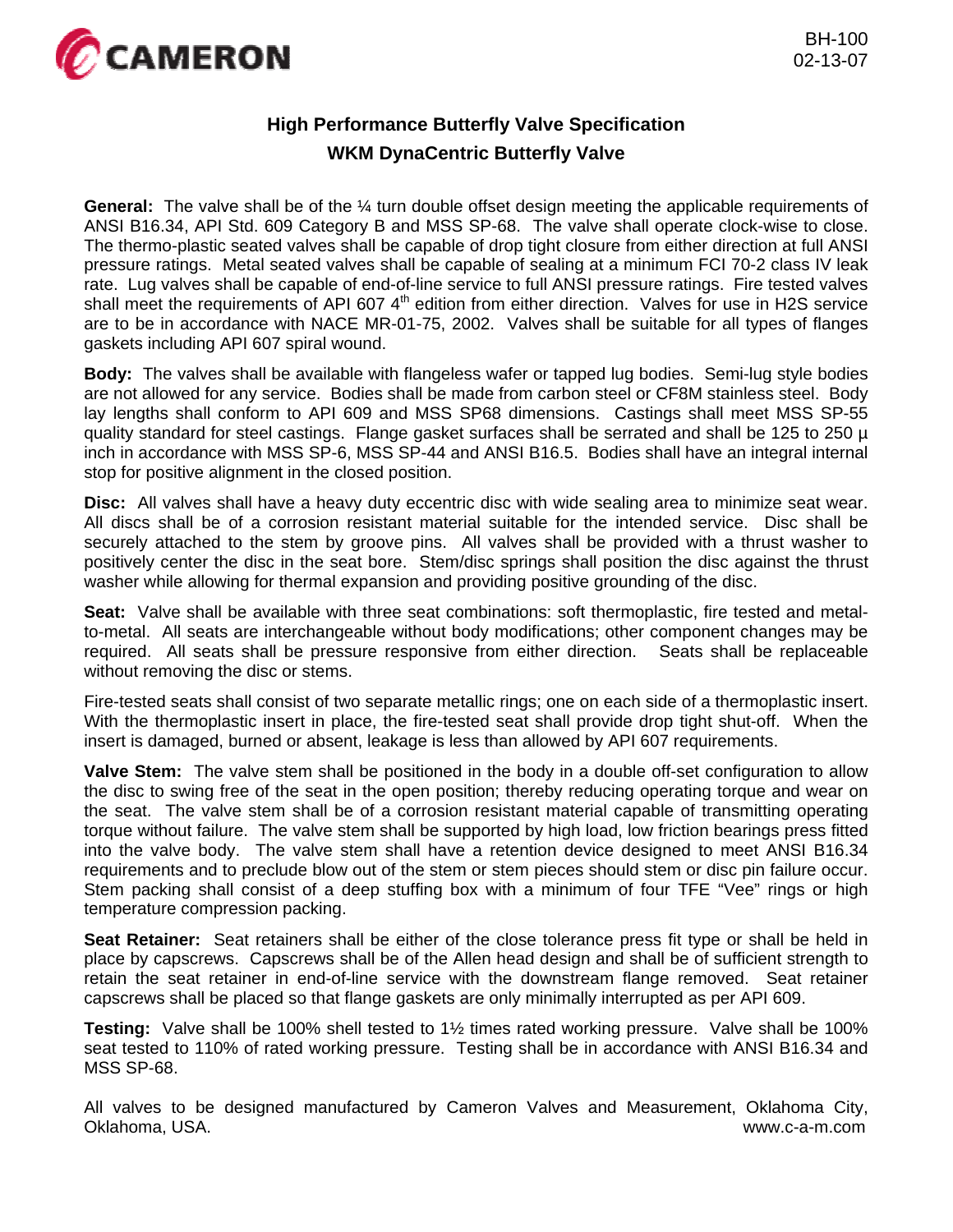## **WKM DynaCentric BH-101 High Performance Butterfly Valve** 12-21-04 **Torque Requirements with Soft Seats** Sheet 1

The torque values shown on this sheet are the net required operating torques for actuator sizing. An appropriate safety factor is included for normal wet operating conditions.



For severe service, additional safety factor should be added: Dry gas or Slurry…………….1.25 Low Temperature……………………..1.20 Emergency Shutdown………1.60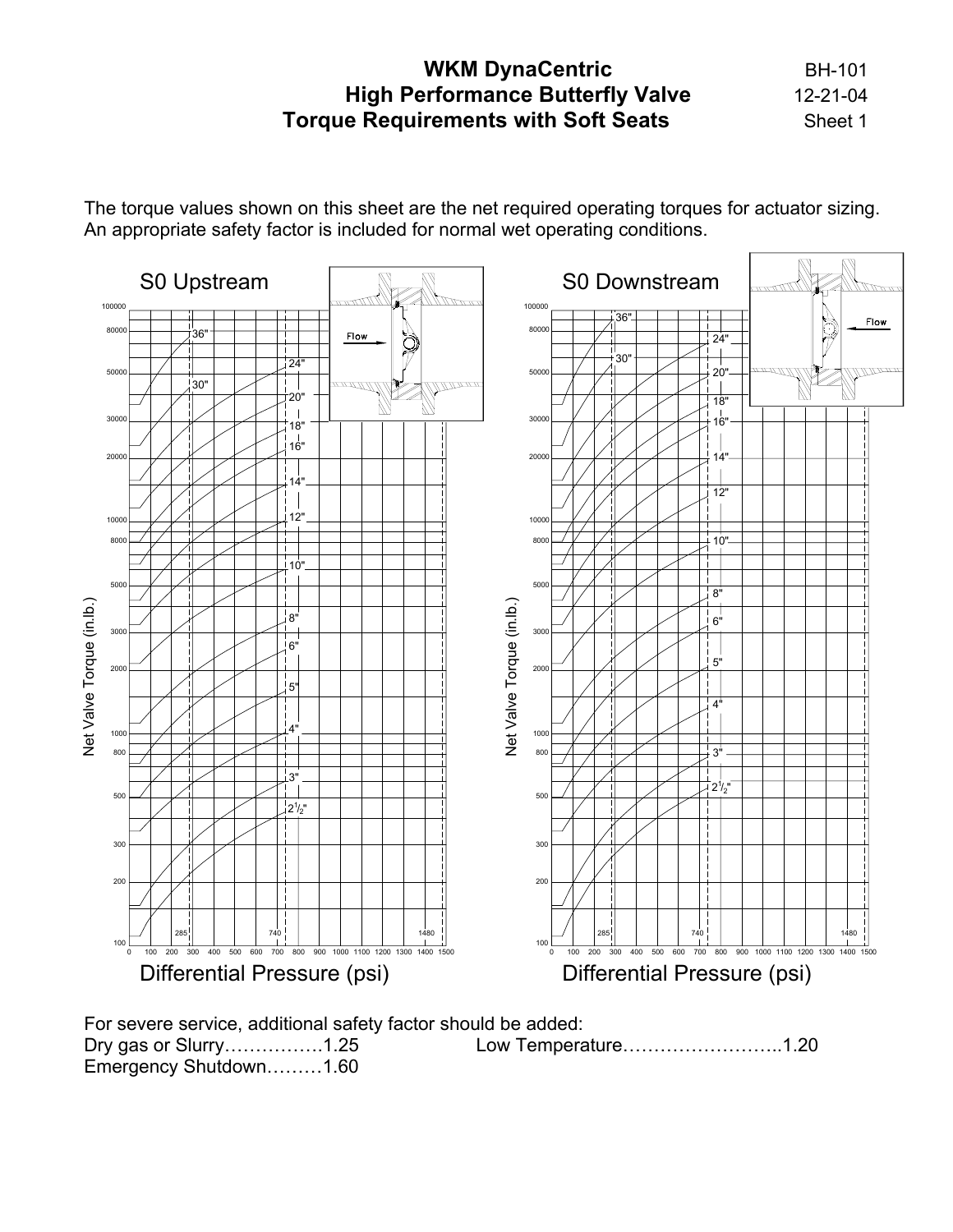## BH-101 **WKM DynaCentric** Sheet 2 **High Performance Butterfly Valve Torque Requirements with Soft Seats**

The torque values shown in these tables are net required operating torques for actuator sizing. An appropriate safety factor is included for normal wet operating torque.



S0 seats upstream – Valve torque (in.lb.)

S0 seats downstream – Valve Torque (in.lb.)

|            | $2 - 1/2"$ | 3"  | 4"   | 5"   | 6"   | 8"   | 10"  | 12"   | 14"   | 16"   | 18"   | 20"   | 24"   | 30"   | 36"   |
|------------|------------|-----|------|------|------|------|------|-------|-------|-------|-------|-------|-------|-------|-------|
|            |            |     |      |      |      |      |      |       |       |       |       |       |       |       |       |
| $0-50$ psi | 111        | 155 | 348  | 503  | 728  | 1125 | 2154 | 3291  | 4277  | 6334  | 8129  | 11685 | 15770 | 23040 | 36030 |
| 100psi     | 136        | 190 | 395  | 583  | 860  | 1290 | 2430 | 3790  | 5050  | 7469  | 9533  | 3556  | 18540 | 26980 | 44450 |
| 200psi     | 179        | 250 | 490  | 737  | .110 | 1600 | 2990 | 4790  | 6610  | 9740  | 12340 | 17297 | 24080 | 35390 | 61520 |
| 285psi     | 214        | 300 | 570  | 871  | 1330 | 1900 | 3460 | 5640  | 7930  | 11670 | 14726 | 20477 | 28790 | 43200 | 75000 |
| 300psi     | 225        | 315 | 590  | 899  | 1370 | 1950 | 3550 | 5790  | 8160  | 12010 | 15147 | 21038 | 29620 |       |       |
| 400psi     | 271        | 380 | 680  | 1053 | 1630 | 2280 | 4100 | 6800  | 9720  | 14281 | 17955 | 24780 | 35160 |       |       |
| 500psi     | 318        | 445 | 780  | 1250 | 1880 | 2610 | 4660 | 7800  | 11270 | 16551 | 20762 | 28521 | 40700 |       |       |
| 600psi     | 364        | 510 | 875  | 1368 | 2140 | 2940 | 5220 | 8800  | 12820 | 18821 | 23570 | 32262 | 46240 |       |       |
| 700psi     | 411        | 575 | 970  | 1526 | 2400 | 3270 | 5780 | 9800  | 14380 | 21092 | 26377 | 36003 | 51780 |       |       |
| 740psi     | 429        | 600 | 1020 | 1597 | 2500 | 3400 | 6000 | 10200 | 15000 | 22000 | 27500 | 37500 | 54000 |       |       |



|         | $2 - 1/2"$ | 3"  | 4"   | 5"   | 6"   | 8"   | 10"  | 12"   | "4ا   | 16"   | 18"   | 20"   | 24"   | 30"   | 36"   |
|---------|------------|-----|------|------|------|------|------|-------|-------|-------|-------|-------|-------|-------|-------|
| 0-50psi | 111        | 155 | 348  | 503  | 728  | 125  | 2154 | 3291  | 4277  | 6334  | 8129  | 1685  | 15770 | 23040 | 36030 |
| 100psi  | 143        | 200 | 419  | 618  | 911  | 364  | 2563 | 4013  | 5380  | 7947  | 10131 | 14371 | 19714 | 30000 | 46580 |
| 200psi  | 208        | 291 | 561  | 846  | 1276 | 1841 | 3381 | 5458  | 7586  | 11174 | 14134 | 19743 | 27603 | 43820 | 70000 |
| 285psi  | 263        | 368 | 681  | 1040 | 1587 | 2247 | 4077 | 6686  | 9462  | 13917 | 17536 | 24309 | 34308 | 55980 | 90000 |
| 300psi  | 272        | 381 | 702  | 1074 | 1642 | 2319 | 4200 | 6903  | 9793  | 14401 | 18137 | 25114 | 35491 |       |       |
| 400psi  | 337        | 472 | 844  | 1302 | 2007 | 2796 | 5018 | 8348  | 11999 | 17628 | 22140 | 30486 | 43379 |       |       |
| 500psi  | 402        | 563 | 986  | 1530 | 2373 | 3274 | 5836 | 9793  | 14205 | 20855 | 26143 | 35858 | 51268 |       |       |
| 600psi  | 466        | 653 | 128  | 1757 | 2738 | 3751 | 6654 | 11237 | 16411 | 24082 | 30146 | 41230 | 59156 |       |       |
| 700psi  | 531        | 744 | 1269 | 1985 | 3104 | 4229 | 7473 | 12682 | 18618 | 27309 | 34149 | 46601 | 67045 |       |       |
| 740psi  | 557        | 780 | 1326 | 2076 | 3250 | 4420 | 7800 | 13260 | 19500 | 28600 | 35750 | 48750 | 70200 |       |       |

For severe service, additional safety factor should be added: Dry gas or Slurry…………….1.25 Low Temperature ………..…………..…1.20 Emergency Shutdown………1.60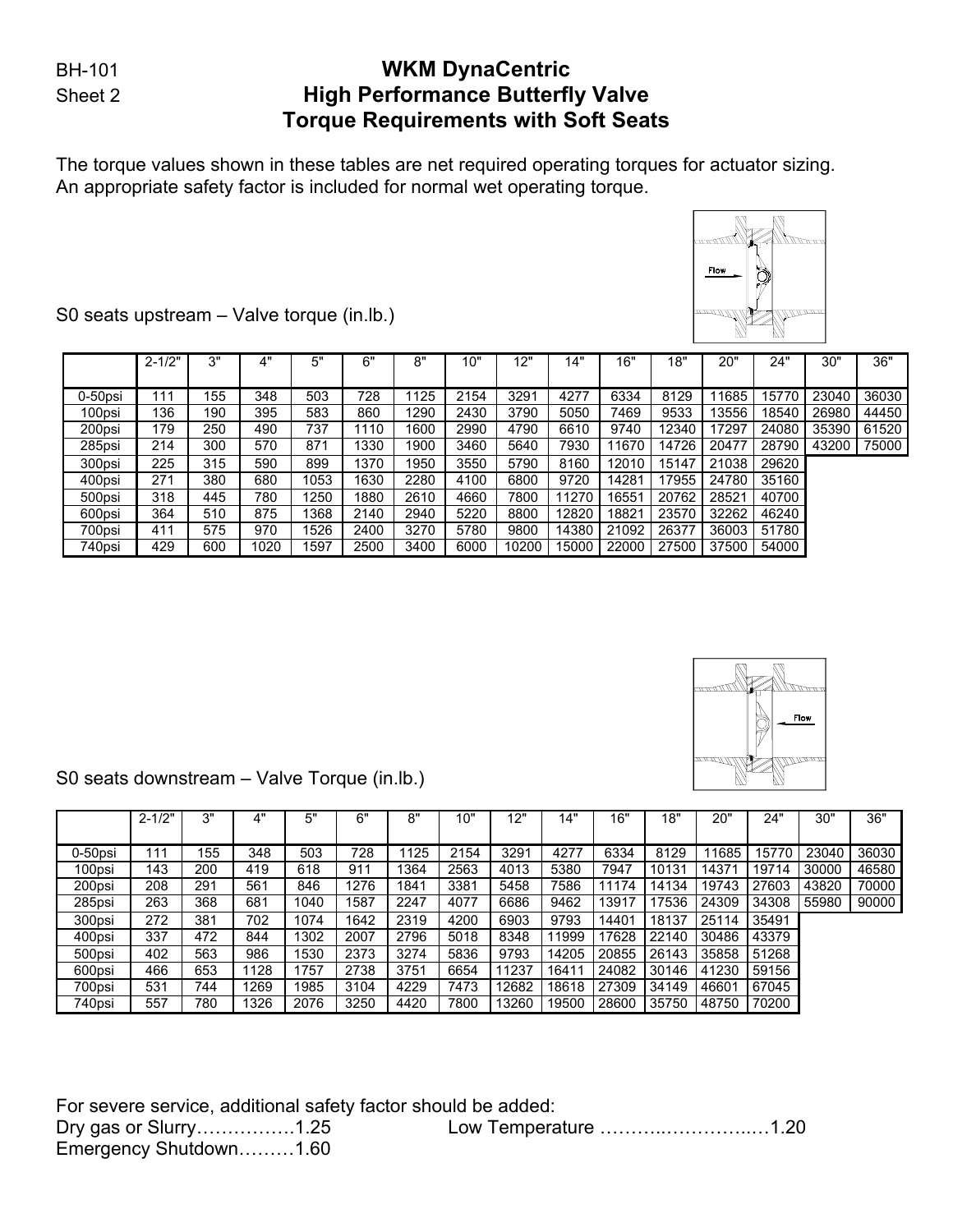# **WKM DynaCentric BH-102 High Performance Butterfly Valve** 2-21-06 **Torque Requirements with Metal Seats** Sheet 1

The torque values shown on this sheet are the net required operating torques for actuator sizing. An appropriate safety factor is included for normal wet operating conditions.



For severe service, additional safety factor should be added:

 Dry gas or Slurry…………….1.25 Low Temperature……………………..1.20 Emergency Shutdown………1.60 High Temperature (600°-700°F)…… 1.30 Extended High Temp.(750°-1000°F).1.50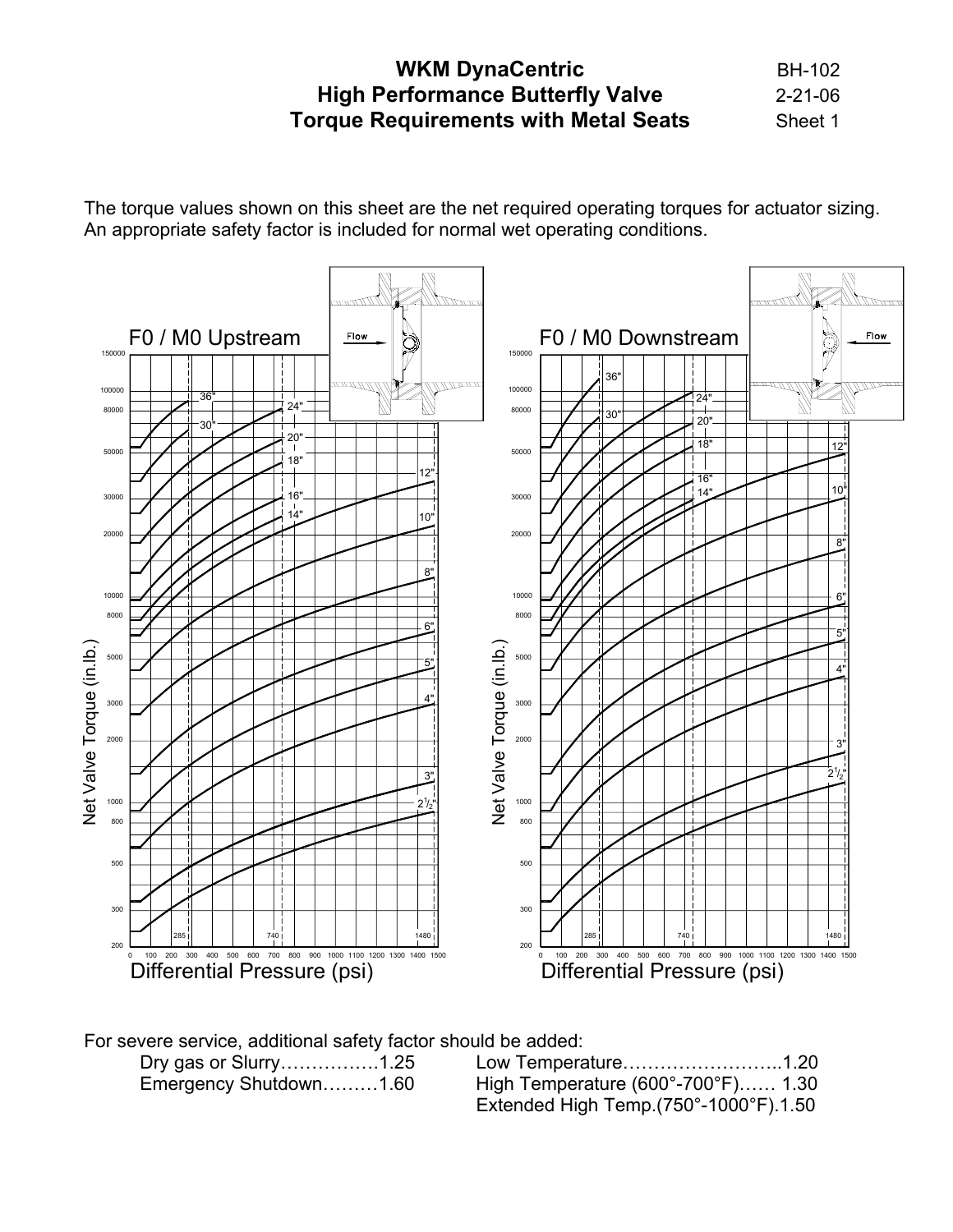## BH-102 **WKM DynaCentric** Sheet 2 **High Performance Butterfly Valve Torque Requirements with Metal Seats**

The torque values shown in these tables are net required operating torques for actuator sizing. An appropriate safety factor is included for normal wet operating torque.

|         | $2 - 1/2"$ | 3"   | 4"   | 5"   | 6"   | 8"    | 10"   | 12"   | 14"   | 16"         | 18"    | 20"                 | 24"   | 30"   | 36"   |
|---------|------------|------|------|------|------|-------|-------|-------|-------|-------------|--------|---------------------|-------|-------|-------|
|         |            |      |      |      |      |       |       |       |       |             |        |                     |       |       |       |
| 0-50psi | 238        | 333  | 609  | 920  | 1389 | 2710  | 4422  | 6547  | 7728  | 9709        | 13116  | 18395               | 25623 | 36600 | 53610 |
| 100psi  | 261        | 366  | 694  | 1046 | 1578 | 3050  | 5043  | 7595  | 8956  | 11218       | 15432  | 21289               | 29746 | 42805 | 62660 |
| 200psi  | 308        | 431  | 863  | 1300 | 1957 | 3729  | 6286  | 9689  | 11412 | 14235       | 20063  | 27079               | 37991 | 55130 | 78620 |
| 285psi  | 348        | 487  | 1006 | 1514 | 2278 | 4307  | 7343  | 11470 | 13500 | 16800       | 24000  | 32000               | 45000 | 64980 | 90000 |
| 300psi  | 355        | 497  | 1032 | 1552 | 2335 | 4409  | 7530  | 11784 | 13868 | 17253       | 24695  | 32868               | 46237 |       |       |
| 400psi  | 401        | 562  | 1201 | 1805 | 2714 | 5089  | 8773  | 13878 | 16325 | 20270       | 29326  | 38658               | 54482 |       |       |
| 500psi  | 449        | 628  | 1370 | 2058 | 3092 | 5769  | 10016 | 15973 | 18781 | 23288       | 33958  | 44447               | 62728 |       |       |
| 600psi  | 495        | 693  | 1539 | 2311 | 3470 | 6448  | 11259 | 18068 | 21237 | 26305       | 38589  | 50237               | 70974 |       |       |
| 700psi  | 542        | 759  | 1707 | 2563 | 3849 | 7128  | 12503 | 20162 | 23693 | 29323       | 43221  | 56026               | 79219 |       |       |
| 740psi  | 561        | 785  | 1775 | 2665 | 4000 | 7400  | 13000 | 21000 | 24675 | 30530       | 45074  | 58342               | 82518 |       |       |
| 800psi  | 589        | 824  | 1876 | 2816 | 4227 | 7808  | 13746 | 22257 |       |             |        |                     |       |       |       |
| 900psi  | 636        | 890  | 2045 | 3069 | 4605 | 8488  | 14989 | 24351 |       |             |        |                     |       |       |       |
| 1000psi | 682        | 955  | 2214 | 3322 | 4984 | 9167  | 16232 | 26446 |       | 1111111111  | ▼      | ANDONEW             |       |       |       |
| 1100psi | 729        | 1021 | 2383 | 3575 | 5362 | 9847  | 17476 | 28541 |       |             |        |                     |       |       |       |
| 1200psi | 776        | 1086 | 2552 | 3828 | 5741 | 10527 | 18719 | 30635 |       | <b>Flow</b> | )<br>V |                     |       |       |       |
| 1300psi | 823        | 1152 | 2721 | 4080 | 6119 | 11206 | 19962 | 32730 |       |             |        |                     |       |       |       |
| 1400psi | 870        | 1218 | 2890 | 4333 | 6497 | 11886 | 21205 | 34824 |       |             |        |                     |       |       |       |
| 1480psi | 907        | 1270 | 3025 | 4535 | 6800 | 12430 | 22200 | 36500 |       | mno MMW     |        | <u> 11 11 Troom</u> |       |       |       |
|         |            |      |      |      |      |       |       |       |       |             |        |                     |       |       |       |

F0/M0 seats upstream – Valve Torque (in.lb.)

## F0/M0 seats downstream – Valve Torque (in.lb.)

|         | $2 - 1/2"$ | 3"   | 4"   | 5"   | 6"   | 8"    | 10"   | 12"   | 14"   | 16"                 | 18"    | 20"                 | 24"   | 30"   | 36"    |
|---------|------------|------|------|------|------|-------|-------|-------|-------|---------------------|--------|---------------------|-------|-------|--------|
|         |            |      |      |      |      |       |       |       |       |                     |        |                     |       |       |        |
| 0-50psi | 238        | 333  | 609  | 920  | 1389 | 2710  | 4422  | 6547  | 7728  | 9709                | 13116  | 18395               | 25623 | 36600 | 53610  |
| 100psi  | 274        | 383  | 733  | 1105 | 1665 | 3211  | 5326  | 8051  | 9314  | 11660               | 16085  | 22135               | 30942 | 45080 | 66020  |
| 200psi  | 344        | 482  | 979  | 1474 | 2218 | 4212  | 7134  | 11059 | 12485 | 15562               | 22023  | 29616               | 41579 | 61750 | 91710  |
| 285psi  | 405        | 567  | 1188 | 1787 | 2687 | 5063  | 8672  | 13615 | 15181 | 18880               | 27070  | 35974               | 50621 | 75000 | 115000 |
| 300psi  | 416        | 582  | 1225 | 1842 | 2770 | 5214  | 8943  | 14066 | 15656 | 19465               | 27961  | 37096               | 52216 |       |        |
| 400psi  | 487        | 682  | 1471 | 2211 | 3322 | 6215  | 10751 | 17074 | 18828 | 23367               | 33899  | 44577               | 62854 |       |        |
| 500psi  | 558        | 781  | 1717 | 2579 | 3875 | 7216  | 12560 | 20082 | 21999 | 27270               | 39837  | 52057               | 73491 |       |        |
| 600psi  | 629        | 881  | 1963 | 2948 | 4427 | 8218  | 14368 | 23089 | 25171 | 31172               | 45775  | 59538               | 84129 |       |        |
| 700psi  | 701        | 981  | 2209 | 3316 | 4979 | 9219  | 16177 | 26097 | 28342 | 35075               | 51713  | 67018               | 94766 |       |        |
| 740psi  | 729        | 1021 | 2308 | 3464 | 5200 | 9620  | 16900 | 27300 | 29611 | 36636               | 54088  | 70011               | 99021 |       |        |
| 800psi  | 771        | 1080 | 2455 | 3685 | 5531 | 10221 | 17985 | 29105 |       |                     |        |                     |       |       |        |
| 900psi  | 843        | 1180 | 2701 | 4054 | 6084 | 11222 | 19794 | 32112 |       |                     |        |                     |       |       |        |
| 1000psi | 914        | 1280 | 2947 | 4422 | 6636 | 12224 | 21602 | 35120 |       | $\ell$ א מדעד הר    | M      | ANDONE              |       |       |        |
| 1100psi | 985        | 1379 | 3193 | 4791 | 7188 | 13225 | 23410 | 38127 |       |                     |        |                     |       |       |        |
| 1200psi | 1056       | 1479 | 3440 | 5160 | 7741 | 14227 | 25219 | 41135 | Flow  |                     |        |                     |       |       |        |
| 1300psi | 1128       | 1579 | 3686 | 5529 | 8293 | 15228 | 27027 | 44143 |       |                     | )<br>V |                     |       |       |        |
| 1400psi | 1199       | 1678 | 3932 | 5897 | 8845 | 16230 | 28836 | 47150 |       |                     |        |                     |       |       |        |
| 1480psi | 1256       | 1758 | 4129 | 6192 | 9287 | 17031 | 30283 | 49557 |       | <u>mman Mill Ma</u> |        | <u>ill II Trann</u> |       |       |        |
|         |            |      |      |      |      |       |       |       |       |                     |        |                     |       |       |        |
|         |            |      |      |      |      |       |       |       |       |                     |        |                     |       |       |        |

For severe service, additional safety factor should be added:

| Dry gas or Slurry1.25  |                                                          |  |
|------------------------|----------------------------------------------------------|--|
| Emergency Shutdown1.60 | High Temperature (600°-700°F)1.30                        |  |
|                        | Extended High Temp. $(750^{\circ} - 1000^{\circ}F)$ 1.50 |  |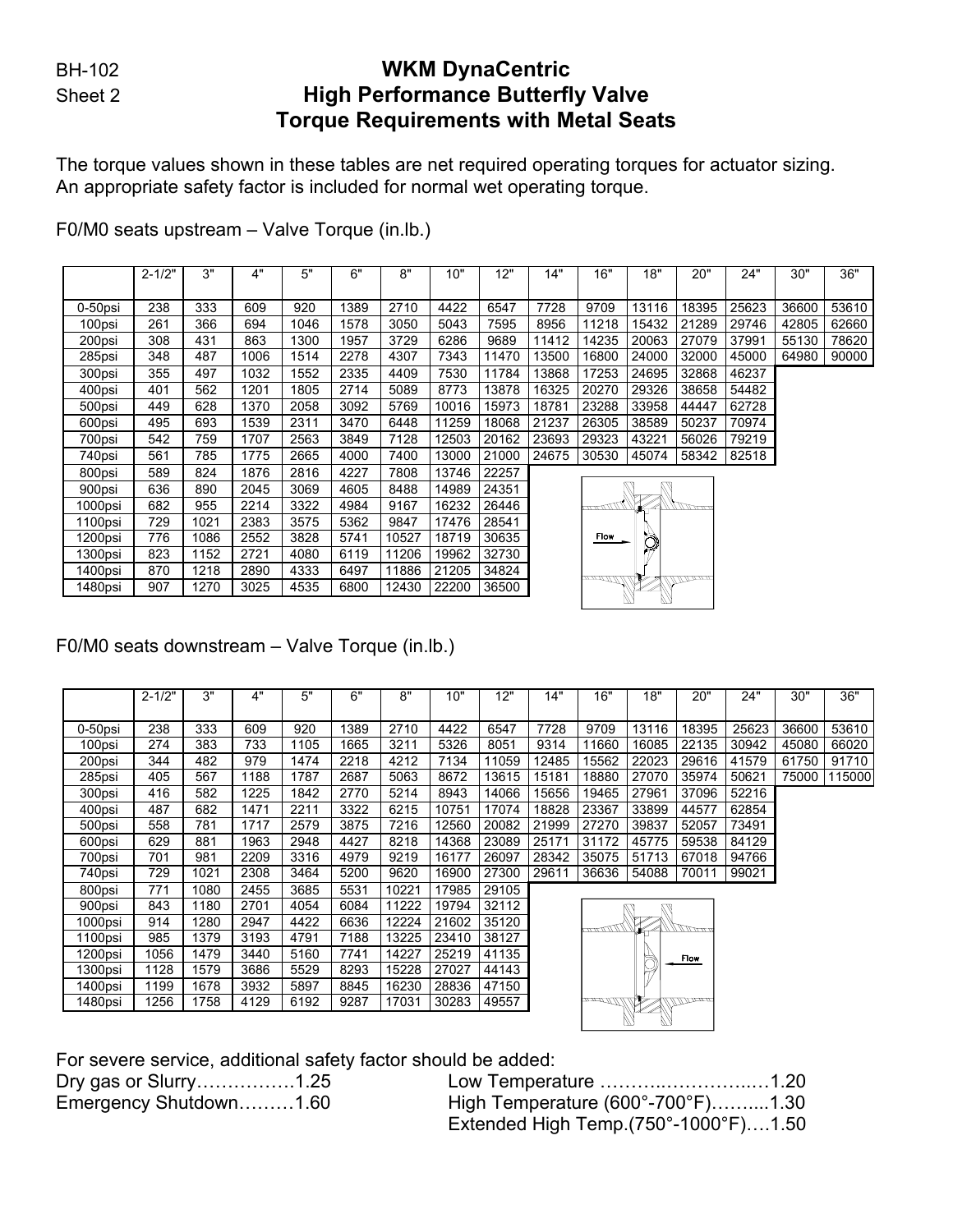

## **W-K-M DYNACENTRIC HIGH PERFORMANCE BUTTERFLY VALVE TEMPERATURE LIMITS**

Following are recommended temperature limits for standard materials available in DynaCentric high performance butterfly valves.

#### *Body Group*

| 1 – WCC Carbon Steel     | - 20 °F to 800 °F   |
|--------------------------|---------------------|
| 2 – CF8M Stainless Steel | $-50$ °F to 1000 °F |
| 3 – Carbon Steel f/ NACE | $-20$ °F to 800 °F  |
| 5 - LCC Carbon Steel     | - 50 °F to 650 °F   |

See ANSI B16.34 f / temperature/pressure curves.

#### *Seal Group*

| $SO1 - TFE$         | 350°F (400°F intermittent)   |
|---------------------|------------------------------|
| $SO2 - TFM$         | 450°F (500°F intermittent)   |
| $F02 - SS/TFM$      | 450 °F (500 °F intermittent) |
| $F03 - Ni-Cr / TFM$ | 450°F (500°F intermittent)   |
| $M01 - 316$ SS      | 750°F                        |
| $M03 - Ni - Cr$     | $1000 \text{ }^{\circ}$ F    |

S0 and F0 seats provide bubble tight shut-off up to rated working pressure. See Temperature / Pressure Curve below.

Standard leakage rate of M0 seats is less than .005 ml/psi/NPS/minute.

## SEAT PRESSURE / TEMPERATURE LIMITATIONS

Seat ratings are based on differential pressures with the disc in the FULLY CLOSED Position and refer to seat only.



#### 01 – CS Disc 17-4 Stem 650°F 02 – SS Disc 17-4 Stem 650°F 03 – SS Disc Ni-Cr Stem 700°F 04 – Ni-Cu Disc Ni-Cu Stem 750°F 05 – SS Disc 316SS Stem 700°F 06 – SS Disc-HF-6 O'lay 17-4 Stem 650°F 07 – SS Disc-HF-6 O'lay Ni-Cr Stem 1000°F

### *Packing Group*

*Trim Group*

| $11 - TFE$ 'V'                   | 450 F                |
|----------------------------------|----------------------|
| $13 - High Temp.$<br>Graphitized | 700 F                |
| 14 – Grafoil                     | 1000 $\textdegree$ F |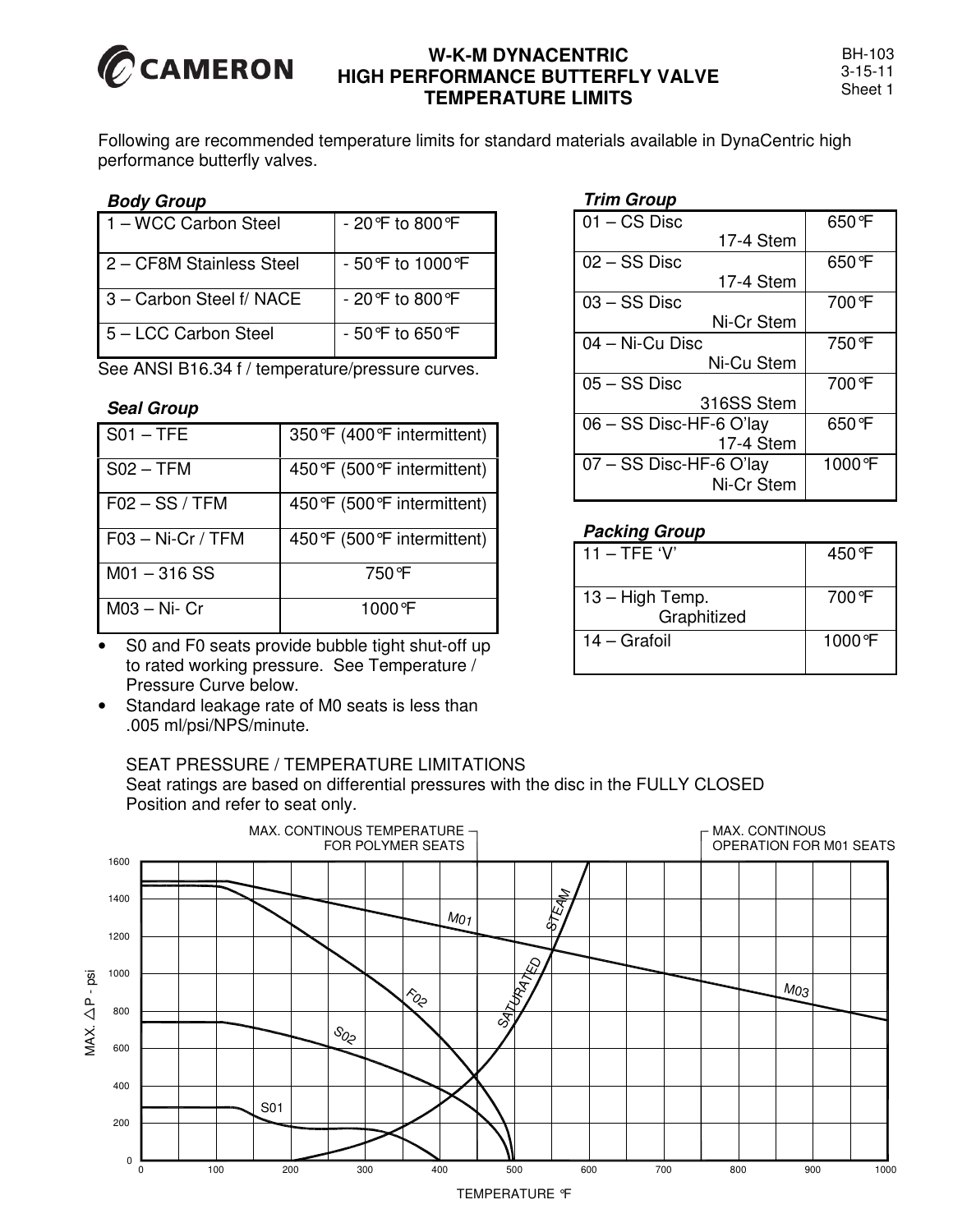## **Pressure/Temperature Ratings\* For DynaCentric Valve Bodies with 17-4 SS or Ni-Cr Alloy Stems**

|        |                                  |           | Class 150 |     |           | Class 300  |     |      | Class 600  |      |
|--------|----------------------------------|-----------|-----------|-----|-----------|------------|-----|------|------------|------|
|        | Temp. ºF                         | <b>CS</b> | LCC       | SS  | <b>CS</b> | <b>LCC</b> | SS  | CS   | <b>LCC</b> | SS   |
| $\Box$ | -20 $^{\circ}$ to 100 $^{\circ}$ | 285       | 290       | 275 | 740       | 750        | 720 | 1480 | 1500       | 1440 |
| $\Box$ | $200^{\circ}$                    | 260       | 260       | 235 | 675       | 750        | 620 | 1350 | 1500       | 1240 |
| $\Box$ | 300°                             | 230       | 230       | 215 | 655       | 730        | 560 | 1315 | 1455       | 1120 |
| $\Box$ | $400^{\circ}$                    | 200       | 200       | 195 | 635       | 705        | 515 | 1270 | 1410       | 1025 |
| $\Box$ | 500°                             | 170       | 170       | 170 | 600       | 665        | 480 | 1200 | 1330       | 955  |
| ❏      | 600°                             | 140       | 140       | 140 | 550       | 605        | 450 | 1095 | 1210       | 900  |
| $\Box$ | 650°                             | 125       | 125       | 125 | 535       | 590        | 445 | 1075 | 1175       | 890  |
| Δ      | $700^{\circ}$                    | 110       |           | 110 | 535       |            | 430 | 1065 |            | 870  |
| Δ      | 750°                             | 95        |           | 95  | 505       |            | 425 | 1010 |            | 855  |
| Δ      | 800°                             | 80        |           | 80  | 410       |            | 420 | 825  |            | 845  |
| Δ      | 850°                             |           |           | 65  |           |            | 420 |      |            | 835  |
| Δ      | 900°                             |           |           | 50  |           |            | 415 |      |            | 830  |
| Δ      | 950°                             |           |           | 35  |           |            | 385 |      |            | 775  |
| Δ      | $1000^\circ$                     |           |           | 20  |           |            | 350 |      |            | 700  |

\*In accordance with ANSI B16.34

Ratings shown above are maximum working pressure ratings for the valve body at various temperatures. Practical pressure limitations according to actual service conditions are determined by seat, trim and packing ratings.

NOTE: Carbon steel listed is not recommended for prolonged usage above 800<sup>°</sup> F (427<sup>°</sup> C).

#### Stem Materials

❏ ASTM A564 Type 630, H1150 + H1150, Ni-Cr Alloy UNS 7718, or Ni-Cu Alloy UNS No. 5500.

Ni-Cr Alloy UNS No. 7718 or Ni-Cu Alloy UNS 5500.

NOTE: Valves with 17-4 PH stems are only recommended up to a maximum temperature of 650º F (343º C).

Ni-Cr Alloy UNS 7718 stems are required for temperatures above  $650^{\circ}$  F (343 $^{\circ}$  C).

Ni-Cu Alloy UNS 5500 stems can be furnished for applications requiring high corrosion resistance and full ASME ratings.

#### Body Materials

Carbon Steel – ASTM A516 Gr. 70, ASTM A216 Gr. WCC Low Temp CS – ASTM A352 Gr. LCC Stainless Steel – ASTM A351 Gr. CF8M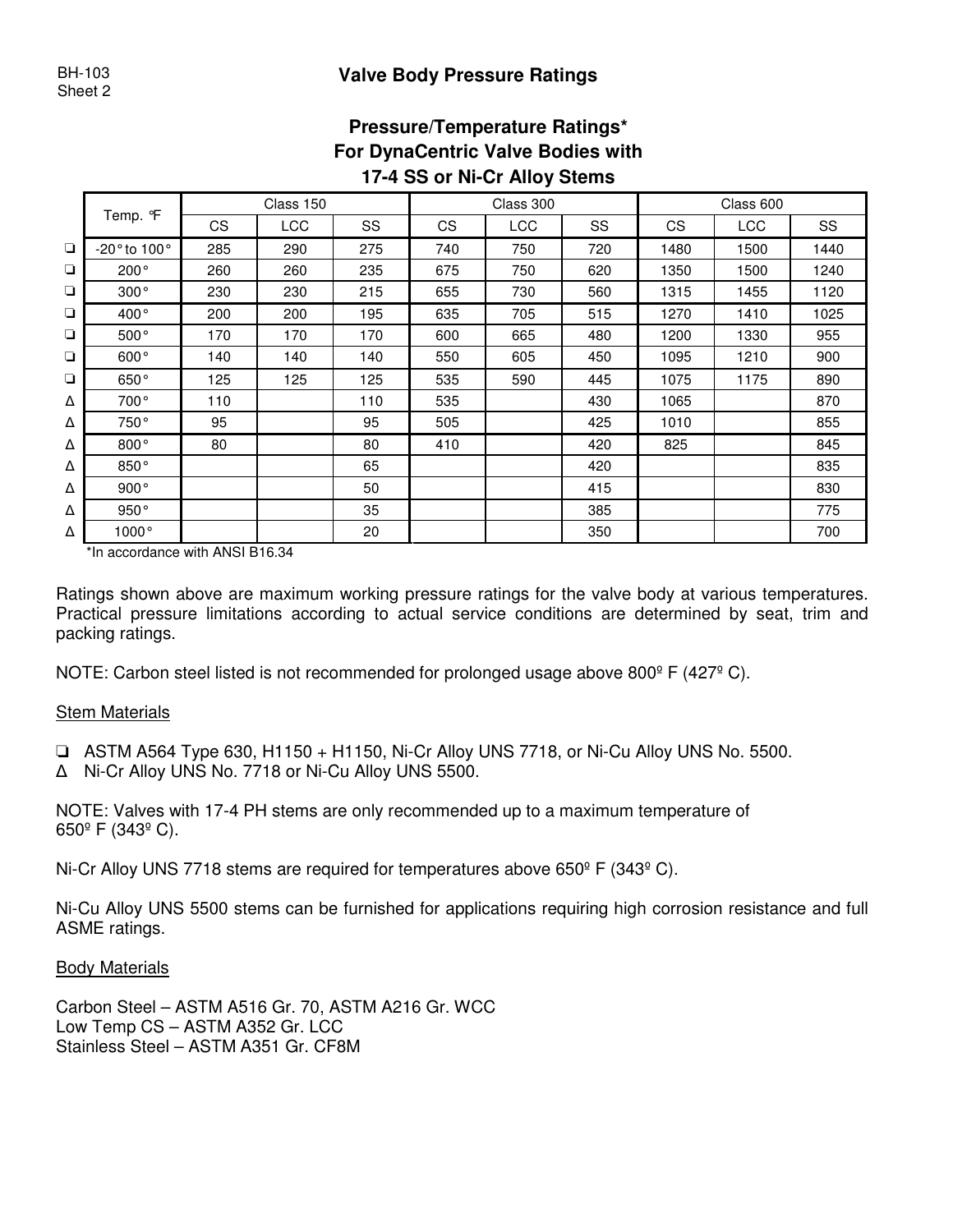| BH-103  |
|---------|
| Sheet 3 |

#### **Maximum Shut-off Pressures for DynaCentric Valves with 316SS Stems (CWP)**

|                |           | $\Delta$ P MAX – 316 SS STEMS |           |
|----------------|-----------|-------------------------------|-----------|
| <b>SIZE</b>    | Class 150 | Class 300                     | Class 600 |
| $2\frac{1}{2}$ | 285       | 740                           |           |
| 3"             | 285       | 740                           | 650       |
| 4"             | 285       | 285                           | 650       |
| 5"             | 285       | 720                           |           |
| 6"             | 285       | 400                           | 650       |
| 8"             | 285       | 450                           | 650       |
| 10"            | 180       | 500                           | 650       |
| 12"            | 250       | 740                           | 650       |
| 14"            | 200       | 740                           |           |
| 16"            | 285       | 740                           |           |
| 18"            | 285       | 740                           |           |
| 20"            | 285       | 740                           |           |
| 24"            | 285       | 740                           |           |
| 30"            | 285       |                               |           |
| 36"            | 285       |                               |           |

Note: Cold working pressures for DynaCentric butterfly valves with 316 SS stems are derated per the table to the left. These derated pressures are based on torque with F0/M0 seats downstream. Ni-Cr stems are available for those applications requiring higher working pressure with maximum corrosion resistance.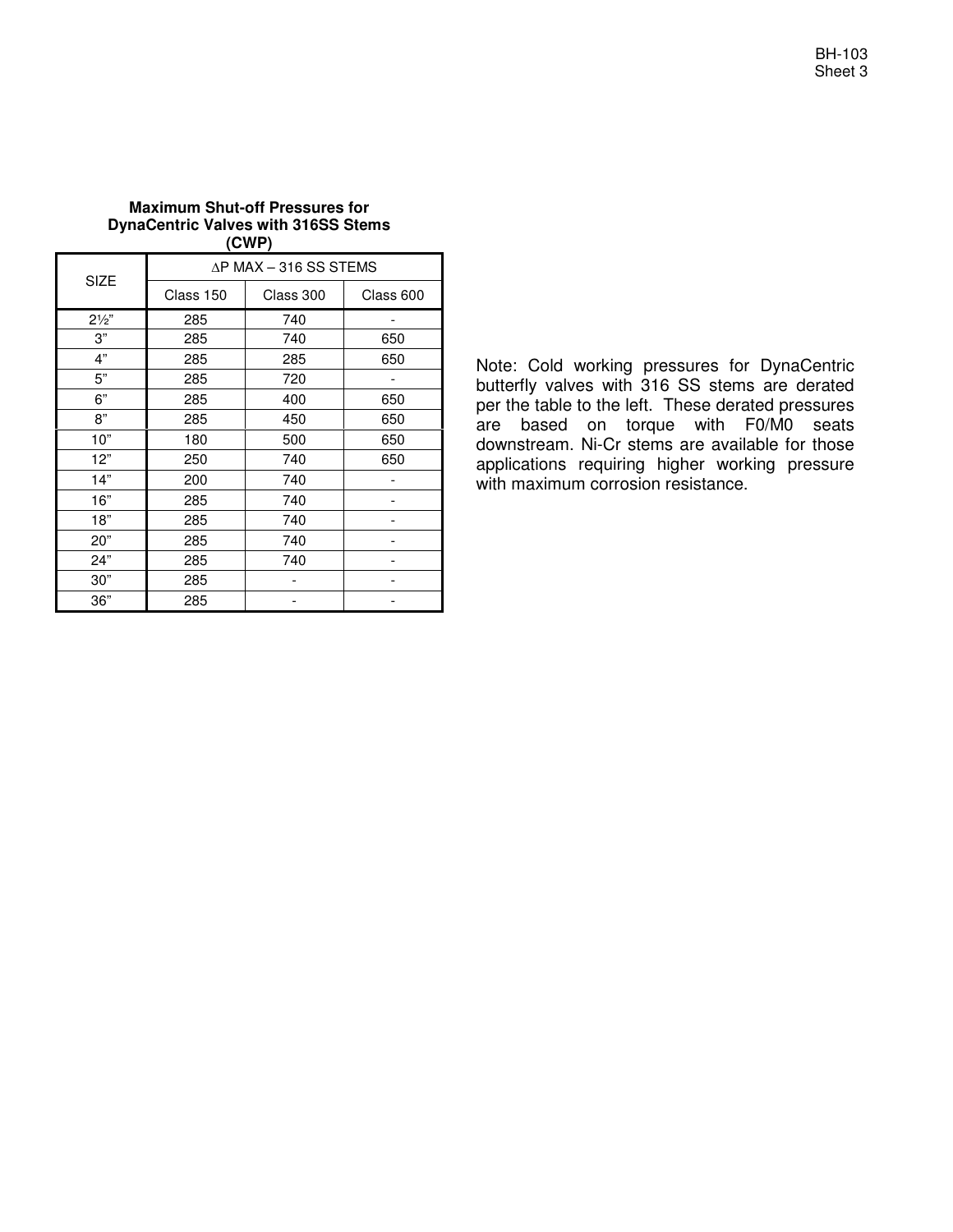|                                  |   | MATERIALS OF CONSTRUCTION |   |       |    |               |             |    |               |   |             |   |  |  |
|----------------------------------|---|---------------------------|---|-------|----|---------------|-------------|----|---------------|---|-------------|---|--|--|
| LADINGS                          |   | <b>BODY</b>               |   |       |    | <b>TRIM</b>   |             |    | <b>SEAL</b>   |   |             |   |  |  |
|                                  |   | <b>GROUPS</b>             |   |       |    | <b>GROUPS</b> |             |    | <b>GROUPS</b> |   |             |   |  |  |
|                                  | 1 | 2                         | 3 | $01*$ | 02 | 03            | 04          | 05 | S01           |   | S02 F02 M01 |   |  |  |
| Asphalt, Emulsion/liquid         | A | Α                         | A | Α     | Α  | Α             | A           | Α  | Α             | Α | A           | A |  |  |
| <b>Barium Carbonate</b>          | B | B                         | в | B     | B  | B             | B           | В  | A             | Α | B           | в |  |  |
| <b>Barium Chloride</b>           | C | С                         | C | D     | C  | С             | B           | C  | Α             | Α | С           | С |  |  |
| <b>Barium Hydroxide</b>          | C | B                         | C | C     | B  | B             | B           | B  | Α             | A | B           | B |  |  |
| <b>Barium Sulfate</b>            | B | B                         | в | C     | B  | в             | A           | В  | Α             | Α | B           | в |  |  |
| <b>Barium Sulfide</b>            | B | B                         | в | C     | B  | B             | B           | B  | Α             | Α | B           | В |  |  |
| Beer                             | C | Α                         | C | В     | A  | Α             | Α           | Α  | Α             | Α | A           | A |  |  |
| <b>Beet Sugar Liquors</b>        | B | Α                         | B | B     | Α  | Α             | A           | Α  | Α             | Α | A           | A |  |  |
| Benzaldehyde                     | Α | Α                         | Α | Α     | Α  | Α             | A           | Α  | Α             | Α | A           | Α |  |  |
| Benzene, Benzoil                 | B | Α                         | B | В     | Α  | Α             | A           | G  | U             | U | U           | G |  |  |
| <b>Benzoic Acid</b>              | D | B                         | D | D     | B  | B             | B           | В  | Α             | A | B           | B |  |  |
| <b>Borax Liquors</b>             | C | B                         | C | C     | B  | B             | A           | B  | Α             | Α | B           | В |  |  |
| <b>Boric Acid</b>                | D | B                         | D | C     | B  | B             | A           | B  | Α             | A | B           | в |  |  |
| <b>Brines</b>                    | C | B                         | C | C     | C  | B             | A           | C  | Α             | Α | B           | в |  |  |
| Bromine, Dry                     | D | D                         | D | D     | D  | D             | Α           | D  | Α             | Α | D           | D |  |  |
| Bromine, Wet                     | D | D                         | D | D     | D  | D             | B           | D  | Α             | Α | D           | D |  |  |
| <b>Butadiene</b>                 | B | Α                         | B | B     | A  | Α             | C           | A  | B             | B | A           | Α |  |  |
| <b>Butane</b>                    | A | A                         | A | A     | A  | Α             | A           | A  | A             | A | A           | A |  |  |
| <b>Butylene</b>                  | Α | Α                         | Α | Α     | Α  | Α             | Α           | Α  | Α             | Α | Α           | Α |  |  |
| <b>Buttermilk</b>                | D | Α                         | D | В     | Α  | Α             | D           | Α  | Α             | A | A           | Α |  |  |
| <b>Butyric Acid</b>              | D | B                         | D | D     | B  | B             | B           | B  | Α             | Α | B           | в |  |  |
| Calcium Bisulfide                | D | B                         | D | D     | B  | B             | B           | В  | Α             | Α | B           | В |  |  |
| Calcium Carbonate                | D | B                         | D | В     | Α  | B             | B           | Α  | Α             | Α | B           | в |  |  |
| Calcium Chloride                 | C | B                         | C | В     | B  | B             | Α           | B  | Α             | A | B           | B |  |  |
| Calcium Hydroxide, 20%           | B | B                         | B | C     | B  | B             | A           | B  | A             | A | B           | B |  |  |
| Calcium Hypochlorite             | D | C                         | D | D     | C  | C             | C           | C  | A             | A | C           | С |  |  |
| Calcium Sulfate                  | C | B                         | C | C     | B  | B             | B           | в  | A             | A | B           | в |  |  |
| Carbolic Acid                    | D | B                         | D | B     | B  | B             | B           | в  | Α             | A | B           | B |  |  |
| Carbon Bisulfide                 | B |                           | в | B     | B  |               | A           | B  | B             | Α | A           |   |  |  |
| Carbon Dioxide, Dry              | Α | Α                         | Α | Α     | Α  | Α             | A           | Α  | Α             | Α | A           | Α |  |  |
| Carbonic Acid                    | D | B                         | D | C     | B  | B             | Α           | B  | A             | Α | B           | B |  |  |
| Carbon Tetrachloride, Dry        | B | Α                         | в | Α     | Α  | Α             | Α           | Α  | Α             | Α | A           | Α |  |  |
| Carbon Tetrachloride, Wet        | D | В                         | D | B     | B  | B             | B           | B  | A             | A | B           | B |  |  |
| Carbobonated Water               | в | Α                         | в | В     | Α  | Α             | Α           | Α  | Α             | Α | Α           | Α |  |  |
| China Wood Oil, Tung Oil         | C | Α                         | C | C     | Α  | Α             | Α           | Α  | Α             | Α | Α           | Α |  |  |
| <b>Chlorinated Solvents, Dry</b> | C | В                         | С | С     | В  | В             | в           | В  | Α             | Α | В           | В |  |  |
| Chlorine Gas, Dry                | В | В                         | в | В     | C  | В             | В           | С  | Α             | Α | В           | B |  |  |
| Chlorine, Wet                    | D | D                         | D | D     | D  | D             | С           | D  | Α             | Α | D           | D |  |  |
| Chloroacetic Acid                | D | C                         | D | D     | C  | C             | В           | С  | Α             | Α | С           | С |  |  |
| Chlorobenzene, Dry               | В | Α                         | в | В     | В  | Α             | Α           | В  | Α             | Α | Α           | Α |  |  |
| Chloroform, Dry                  | В | Α                         | В | В     | Α  | Α             | Α           | Α  | Α             | Α | Α           | Α |  |  |
| Chlorosulphonic Acid, Dry        | В | B                         | в | В     | В  | В             | Α           | В  | Α             | Α | в           | В |  |  |
| Chlorosulphonic Acid, Wet        | D | D                         | D | D     | D  | D             | $\mathsf C$ | D  | A             | Α | А           | Α |  |  |
| Chrome Alum                      | В | Α                         | В | В     | Α  | Α             | В           | Α  | Α             | Α | Α           | Α |  |  |
| Chromic Acid                     | D | C                         | D | D     | C  | C             | в           | С  | Α             | Α | C           | C |  |  |
| <b>Citrus Juices</b>             | D | В                         | D | C     | В  | В             | Α           | В  | Α             | Α | В           | B |  |  |
| Coconut Oil                      | C | В                         | C | В     | B  | В             | B           | B  | Α             | Α | В           | B |  |  |
| Coffee Extracts, Hot             | C | Α                         | С | В     | Α  | Α             | Α           | Α  | Α             | Α | Α           | Α |  |  |
| Coke Oven Gas                    | В | Α                         | В | В     | Α  | Α             | В           | Α  | Α             | Α | Α           | Α |  |  |

**APPLICATION CODE**

**A-**Excellent **B-**Good

**C-**Fair

**D-**Not Recommended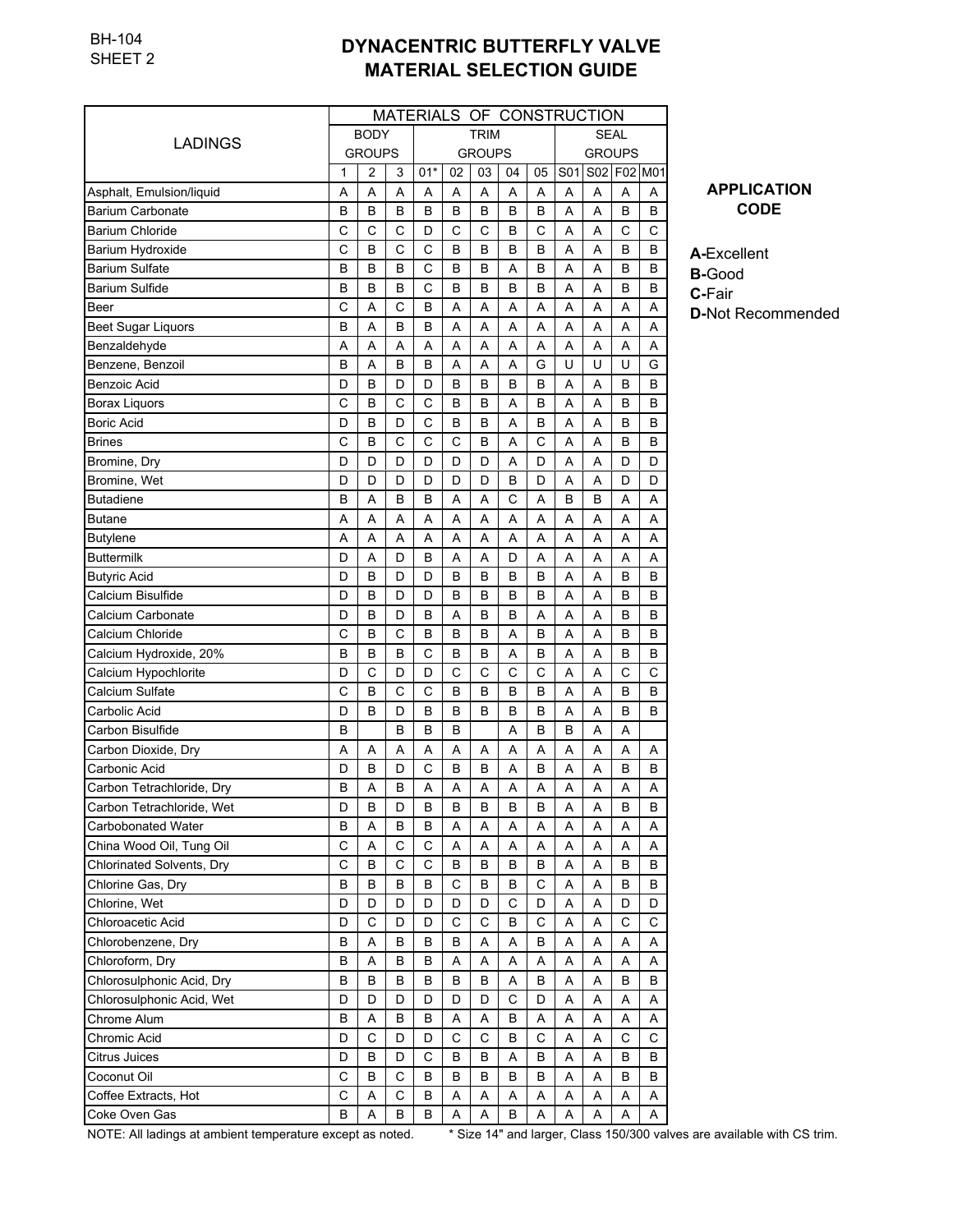BH-104 SHEET 3

| MATERIALS OF CONSTRUCTION     |               |                |             |       |             |               |             |             |               |   |             |             |  |  |  |
|-------------------------------|---------------|----------------|-------------|-------|-------------|---------------|-------------|-------------|---------------|---|-------------|-------------|--|--|--|
|                               |               | <b>BODY</b>    |             |       |             | <b>TRIM</b>   |             | <b>SEAL</b> |               |   |             |             |  |  |  |
| LADINGS                       | <b>GROUPS</b> |                |             |       |             | <b>GROUPS</b> |             |             | <b>GROUPS</b> |   |             |             |  |  |  |
|                               | 1             | $\overline{2}$ | 3           | $01*$ | 02          | 03            | 04          | 05          | S01           |   |             | S02 F02 M01 |  |  |  |
| Cooking Oil                   | в             | A              | B           | в     | Α           | Α             | A           | A           | Α             | Α | Α           | Α           |  |  |  |
| Copper Acetate, 10%           | C             | B              | C           | C     | B           | B             | B           | в           | Α             | Α | в           | B           |  |  |  |
| Copper Chloride               | D             | D              | D           | D     | D           | D             | С           | D           | Α             | Α | D           | D           |  |  |  |
| <b>Copper Nitrate</b>         | D             | B              | D           | D     | B           | B             | C           | B           | Α             | Α | в           | B           |  |  |  |
| <b>Copper Sulfate</b>         | D             | C              | D           | D     | C           | C             | B           | C           | A             | Α | C           | C           |  |  |  |
| Corn Oil                      | C             | B              | C           | B     | B           | B             | B           | B           | Α             | A | в           | B           |  |  |  |
| Cottonseed Oil                | С             | B              | C           | B     | B           | B             | B           | B           | Α             | Α | в           | B           |  |  |  |
| Creosote Oil                  | в             | B              | в           | B     | B           | B             | Α           | в           | Α             | Α | в           | B           |  |  |  |
| Cresylic Acid                 | в             | B              | в           | B     | B           | B             | B           | B           | A             | A | в           | B           |  |  |  |
| Crude Oil                     | в             | A              | B           | A     | Α           | A             | A           | A           | A             | A | A           | A           |  |  |  |
| Cutting Oils, Water Emulsion  | B             | A              | B           | B     | Α           | Α             |             | A           | A             | A | A           | Α           |  |  |  |
| Cyclohexane                   | Α             | Α              | Α           | A     | Α           | Α             | Α           | A           | A             | Α | Α           | A           |  |  |  |
| Diacetone Alcohol             | Α             | Α              | A           | A     | Α           | Α             | Α           | A           | A             | A | Α           | A           |  |  |  |
| Diesel Fuels                  | A             | A              | A           | A     | A           | A             | Α           | Α           | A             | Α | A           | Α           |  |  |  |
| Diethylamine                  | Α             | Α              | Α           | Α     | Α           | Α             | Α           | Α           | Α             | Α | Α           | Α           |  |  |  |
| Dowtherms                     | В             | Α              | B           | B     | Α           | Α             | Α           | A           | Α             | Α | Α           | A           |  |  |  |
| <b>Drilling Mud</b>           | В             | Α              | B           | Α     | Α           | Α             | Α           | Α           | Α             | A | Α           | A           |  |  |  |
| Drip Cocks, Gas               | B             | Α              | B           | B     | Α           | Α             | Α           | A           | A             | Α | Α           | A           |  |  |  |
|                               | B             | Α              | B           | В     | Α           | Α             | B           | A           | Α             | Α | Α           | A           |  |  |  |
| Dry Cleaning Fluids           | C             | B              | C           | C     | B           | B             | B           | B           | A             | A | в           | B           |  |  |  |
| Drying Oil                    | C             | B              | C           | C     | B           | B             | B           |             |               |   | B           |             |  |  |  |
| Epsom Salt                    |               |                |             |       |             |               |             | B           | A             | Α |             | B           |  |  |  |
| Ethane                        | A             | A              | A           | A     | A           | A             | A           | A           | A             | A | A           | A           |  |  |  |
| Ethers                        | в             | A              | B           | B     | Α           | A             | B           | Α           | Α             | A | A           | Α           |  |  |  |
| <b>Ethyl Diethyl Acetate</b>  | в             | B              | B           | B     | B           | B             | B           | B           | A             | A | B           | B           |  |  |  |
| Ethylene, Liquid or Gas       | Α             | Α              | Α           | Α     | Α           | Α             | Α           | Α           | Α             | Α | Α           | Α           |  |  |  |
| <b>Ethyl Acrylate</b>         | Α             | A              | A           | A     | A           | Α             | A           | A           | A             | A | A           | A           |  |  |  |
| Ethyl Chloride, Dry           | B             | A              | B           | B     | A           | A             | B           | A           | A             | A | A           | A           |  |  |  |
| Ethyl Chloride, Wet           | D             | B              | D           | D     | B           | B             | в           | B           | A             | A | в           | B           |  |  |  |
| Ethylene Glycol               | B             | B              | B           | B     | B           | B             | B           | в           | A             | Α | B           | B           |  |  |  |
| Ethylene Oxide                | B             | B              | B           | B     | B           | B             | B           | B           | Α             | Α | B           | B           |  |  |  |
| Fatty Acids                   | D             | B              | D           | В     | B           | B             | B           | B           | A             | Α | в           | B           |  |  |  |
| Ferric Chloride               | D             | D              | D           | D     | D           | D             | C           | D           | Α             | Α | D           | D           |  |  |  |
| <b>Ferric Nitrate</b>         | D             | С              | D           | D     | С           | С             | С           | С           | A             | Α | С           | С           |  |  |  |
| <b>Ferric Sulfate</b>         | D             | B              | D           | D     | B           | В             | В           | В           | Α             | Α | В           | B           |  |  |  |
| Ferrous Chloride              | D             | D              | D           | D     | D           | D             | $\mathsf C$ | D           | Α             | Α | D           | D           |  |  |  |
| <b>Ferrous Sulfate</b>        | D             | B              | D           | D     | B           | B             | B           | В           | Α             | Α | В           | В           |  |  |  |
| Ferrous Sulfate, Saturated    | $\mathsf{C}$  | Α              | $\mathsf C$ | C     | Α           | Α             | Α           | Α           | Α             | Α | Α           | Α           |  |  |  |
| <b>Fertilizer Solutions</b>   | B             | B              | B           | B     | B           | B             | B           | B           | Α             | Α | B           | B           |  |  |  |
| <b>Fish Oils</b>              | B             | A              | B           | B     | A           | Α             | Α           | A           | А             | Α | A           | Α           |  |  |  |
| <b>Fluorine Dry</b>           | В             | A              | В           | В     | Α           | А             | Α           | Α           | C             | C | C           | Α           |  |  |  |
| Fluorosilicic Acid            | D             | C              | D           | D     | $\mathsf C$ | $\mathsf C$   | $\mathsf C$ | C           | Α             |   | $\mathsf C$ | C           |  |  |  |
| <b>Food Fluids and Pastes</b> | C             | Α              | C           | C     | Α           | Α             | Α           | Α           | Α             | Α | Α           | Α           |  |  |  |
| Formaldehyde, Cold            | Α             | A              | A           | Α     | Α           | Α             | Α           | A           | A             | Α | Α           | Α           |  |  |  |
| Formaldehyde, Hot             | D             | C              | D           | D     | C           | C             | B           | C           | Α             | Α | C           | C           |  |  |  |
| Formic Acid, Cold             | D             | B              | D           | C     | B           | В             | В           | В           | Α             | Α | В           | В           |  |  |  |
| Formic Acid, Hot              | D             | D              | D           | D     | D           | D             | В           | D           | Α             | Α | D           | D           |  |  |  |
| Freon, Dry (12)               | B             | A              | B           | Α     | Α           | Α             | Α           | Α           | Α             | Α | Α           | Α           |  |  |  |
| <b>Fruit Juices</b>           | D             | Α              | D           | D     | A           | Α             | A           | Α           | A             | Α | Α           | Α           |  |  |  |
| <b>Fuel Oils</b>              | В             | Α              | В           | Α     | Α           | Α             | A           | Α           | Α             | Α | Α           | Α           |  |  |  |

**APPLICATION CODE**

**A-**Excellent **B-**Good **C-**Fair

**D-**Not Recommended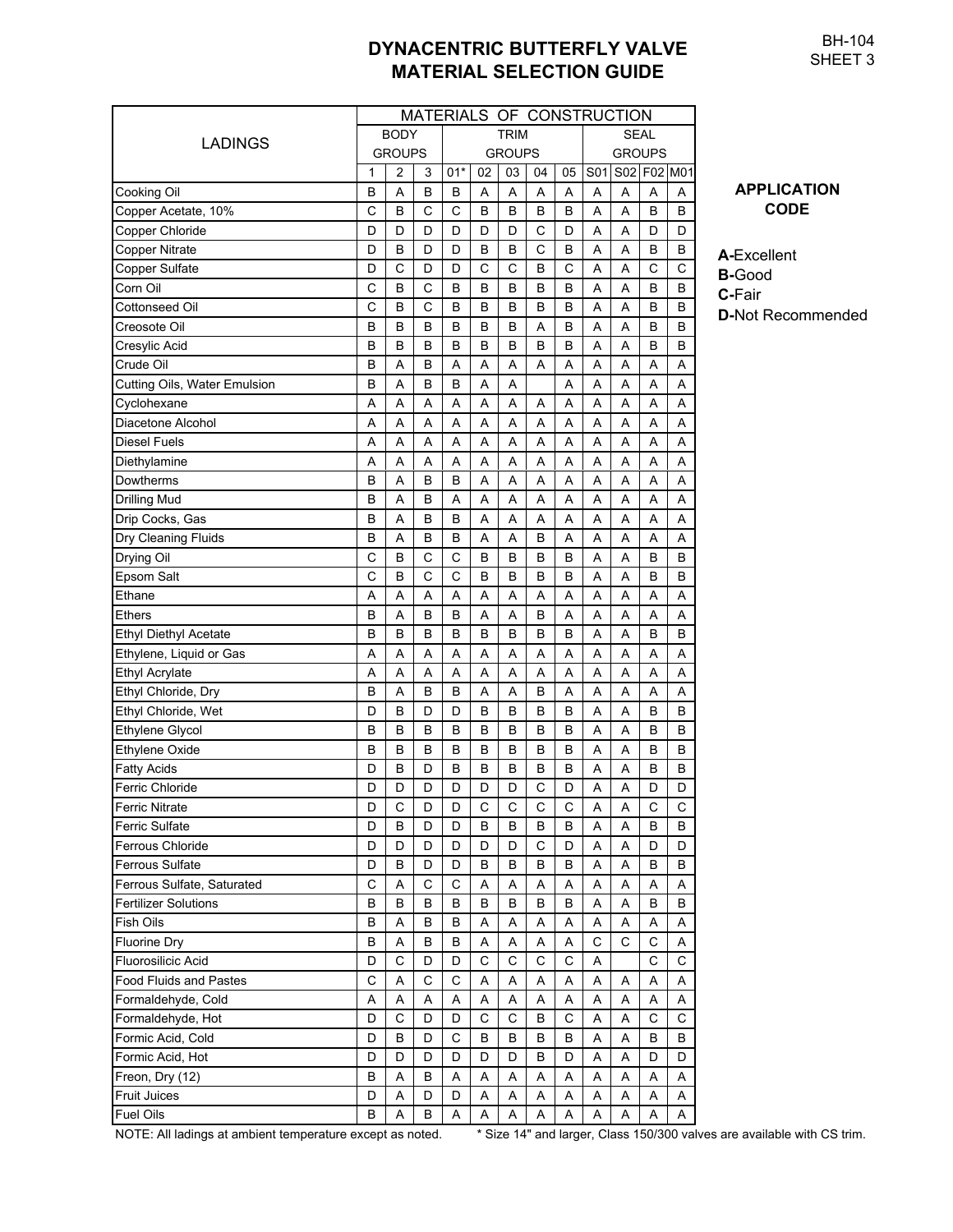|                               | MATERIALS OF CONSTRUCTION |               |        |        |        |               |                 |        |             |        |               |         |  |
|-------------------------------|---------------------------|---------------|--------|--------|--------|---------------|-----------------|--------|-------------|--------|---------------|---------|--|
| LADINGS                       |                           | <b>BODY</b>   |        |        |        | <b>TRIM</b>   |                 |        | <b>SEAL</b> |        |               |         |  |
|                               |                           | <b>GROUPS</b> |        |        |        | <b>GROUPS</b> |                 |        |             |        | <b>GROUPS</b> |         |  |
|                               | 1                         | 2             | 3      | $01*$  | 02     | 03            | 04              | 05     | S01         |        | S02 F02 M01   |         |  |
| Furfural                      | Α                         | B             | A      | A      | B      | B             | Α               | B      | A           | A      | B             | В       |  |
| Gallic Acid                   | D                         | B             | D      | D      | B      | В             | B               | в      | Α           | Α      | B             | в       |  |
| Gas, Manufactured             | В                         | B             | B      | в      | B      | В             | Α               | в      | Α           | Α      | B             | в       |  |
| Gas, Natural                  | В                         | Α             | B      | в      | Α      | Α             | Α               | Α      | Α           | Α      | Α             | Α       |  |
| Gas Odorizers                 | B                         | B             | B      | в      | B      | B             | B               | B      | Α           | Α      | B             | B       |  |
| Gasoline                      | Α                         | Α             | A      | Α      | Α      | Α             | Α               | Α      | Α           | Α      | Α             | A       |  |
| Gasoline, Sour                | В                         | A             | B      | в      | Α      | A             | Α               | Α      | Α           | Α      | Α             | Α       |  |
| Gelatin                       | D                         | A             | D      | D      | Α      | Α             | Α               | Α      | Α           | Α      | A             | A       |  |
| Glucose                       | B                         | A             | B      | B      | Α      | Α             | Α               | Α      | Α           | Α      | A             | A       |  |
| Glue                          | Α                         | A             | Α      | Α      | Α      | Α             | Α               | Α      | Α           | Α      | Α             | Α       |  |
| Glycerine, Glycerol           | В                         | A             | B      | A      | Α      | A             | Α               | Α      | A           | Α      | Α             | Α       |  |
| Glycols                       | В                         | B             | B      | в      | B      | B             | B               | в      | Α           | A      | B             | B       |  |
| Grease                        | Α                         | A             | Α      | Α      | A      | A             | B               | Α      | Α           | Α      | A             | Α       |  |
| Heptane                       | Α                         | A             | Α      | A      | Α      | Α             | A               | A      | A           | Α      | A             | Α       |  |
| Hexane                        | Α                         | A             | A      | A      | A      | A             | A               | A      | A           | Α      | A             | A       |  |
| Hexanol, Tertiary             | Α                         | A             | A      | Α      | Α      | A             | Α               | Α      | Α           | Α      | A             | A       |  |
| <b>Hydraulic Oil</b>          | A                         | A             | A      | A      | A      | A             | Α               | A      | A           | Α      | A             | A       |  |
| Hydrobromic Acid              | D                         | D             | D      | D      | D      | D             | C               | D      | Α           | Α      | D             | D       |  |
| Hydrochloric Acid, Air Free   | D                         | D             | D      | D      | D      | D             | C               | D      | Α           | A      | D             | D       |  |
| Hydrocyanic Acid              | D                         | B             | D      | D      | в      | в             | B               | B      | Α           |        |               | в       |  |
| Hydrofluoric Acid             | D                         | D             | D      | D      | D      | D             | Α               | D      | Α           | С      | D             | D       |  |
| Hydrogen Gas, Cold            | В                         | A             | В      | в      | Α      | Α             | B               | A      | Α           | Α      | Α             | Α       |  |
| Hydrogen Peroxide             | D                         | B             | D      | D      | B      | B             | A               | в      | A           | Α      | B             | В       |  |
| Hydrogen Sulfide, Dry         | <b>CONSULT FACTORY</b>    |               |        |        |        |               |                 |        |             |        |               |         |  |
| Hydrogen Sulfide, Wet         |                           |               |        |        |        |               | CONSULT FACTORY |        |             |        |               |         |  |
| Hydrofluosilicic Acid         | D                         | C             | D      | D      | C      | C             | В               | С      | Α           | Α      | C             | С       |  |
| Hypo (Sodium Thiosulfate)     | D                         | A             | D      | D      | Α      | Α             | B               | Α      | Α           | Α      | Α             | Α       |  |
| Hypochlorites, Sodium         | D                         | C             | D      | D      | C      | С             | B               | C      | A           | A      | C             | C       |  |
| Illuminating Gas              | A                         | A             | Α      | Α      | Α      | A             | Α               | Α      | Α           | Α      | Α             | Α       |  |
| lnk                           | D                         | A             | D      | D      | Α      | Α             | в               | Α      | A           | Α      | Α             | A       |  |
| Iodine, Wet                   | D                         | D             | D      | D      | D      | D             | D               | D      | A           | Α      | D             | D       |  |
| lodoform, Dry                 | В                         | B             | B      | в      | B      | B             | B               | в      | Α           | Α      | B             | в       |  |
| Iso-Octane                    | Α                         | A             | A      | A      | A      | A             | A               | A      | A           | A      | A             | $\sf A$ |  |
| <b>Isopropyl Alcohol</b>      | B                         | B             | в      | В      | B      | B             | В               | В      | Α           | Α      | в             | B       |  |
| Isopropyl Ether               | Α                         | Α             | Α      | Α      | Α      | Α             | Α               | Α      | Α           | Α      | Α             | Α       |  |
| JP Fuels                      | Α                         | Α             | Α      | Α      | Α      | Α             | Α               | Α      | Α           | Α      | Α             | Α       |  |
| Kerosene                      | В                         | Α             | В      | Α      | Α      | Α             | Α               | Α      | Α           | Α      | Α             | Α       |  |
| Ketchup                       | D                         | Α             | D      | D      | Α      | Α             | в               | Α      | Α           | Α      | Α             | Α       |  |
| Ketones                       | Α                         | Α             | Α      | Α      | Α      | Α             | Α               | Α      | Α           | Α      | Α             | Α       |  |
| <b>Lacquers and Solvents</b>  | C                         | Α             | C      | C      | Α      | Α             | Α               | Α      | Α           | Α      | Α             | Α       |  |
| Lactic Acid, Dilute Cold      | D                         | Α             | D      | D      | В      | Α             | С               | В      | Α           | Α      | Α             | Α       |  |
| Lactic Acid, Dilute Hot       |                           |               |        |        |        |               |                 |        |             |        |               |         |  |
| Lactic Acid, Concentrate Cold | D<br>D                    | Α<br>Α        | D<br>D | D<br>D | B<br>B | Α<br>Α        | D<br>D          | В<br>В | Α<br>Α      | Α<br>Α | Α<br>Α        | Α<br>Α  |  |
| Lactic Acid, Concentrate Hot  | D                         | B             | D      | D      | B      | в             | D               | B      | A           | Α      | B             | B       |  |
| Lard Oil                      | С                         | Α             | C      | В      | Α      | Α             | в               | Α      | Α           | Α      | Α             |         |  |
|                               | D                         |               | D      | D      |        |               |                 |        |             |        |               | Α<br>B  |  |
| Lead Acetate                  |                           | В             |        |        | В      | В             | в               | В      | Α           | Α      | В             |         |  |
| Linoleic Acid                 | в                         | Α             | в      | B      | В      | Α             | в               | в      | Α           | Α      | Α             | A       |  |
| Linseed Oil                   | Α                         | Α             | Α      | Α      | Α      | Α             | В               | Α      | Α           | Α      | A             | Α       |  |
| Liquefied Petroleum Gas (LPG) | В                         | B             | В      | В      | B      | В             | В               | В      | Α           | Α      | В             | В       |  |

**APPLICATION CODE**

**A-**Excellent **B-**Good

**C-**Fair

**D-**Not Recommended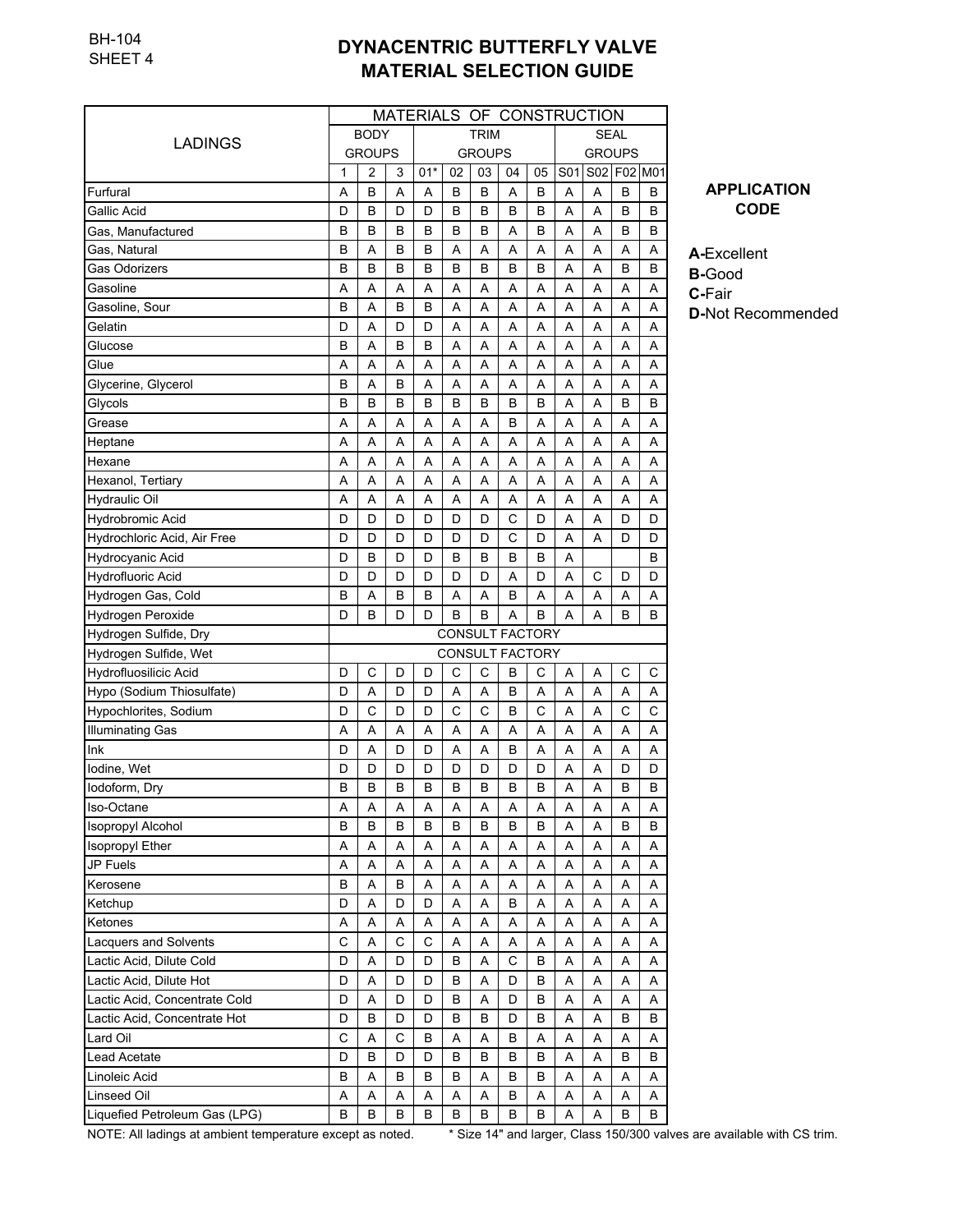MATERIALS OF CONSTRUCTION BODY TRIM SEAL GROUPS GROUPS GROUPS  $1 \mid 2 \mid 3 \mid 01^{*} \mid 02 \mid 03 \mid 04 \mid 05 \mid S01 \mid S02 \mid F02 \mid M01$ Lubricating Oil AAAAAABAAAAA Magnesium Bisulfate, 10%  $|C|A|C|C|A|A|B|A|A|$  | | | A Magnesium Chloride CDCDCCDDDBDAADDD Magnesium Hydroxide BABABBAAAAAAAAAA Magnesium Hydroxide, Hot BABBAAAAAAAA Magnesium Sulfate BBBBBBBBBBBAABBB Maleic Acid B C B D C C B C A A C C Malic Acid D A D D AABAAAAA Mayonnaise D A D D AABAAAAA Mecuric Chloride DDDDDDDDDDDDAAAD Mecuric Cyanide, 10% D B D D B B D BAABB Mercury AAAAAACAAAAA Mercaptans | AAAAAAADAAAAAA Methane AAAAAAAAAAAA Methyl Acetate AAAAAAAAAAAA Methyl Acetone AAAAAAAAAAAA Methylamine **BBBBBBBBBAABBB** Methyl Cellosolve BBBBBBBBAABB Methyl Chloride, Dry **BABBAAAAAA**AAAAA Methyl Ethyl Ketone (MEK) AAAAAAAAAAAA Methyl Formate BBBBBBBBAABB Methylene Chloride, Dry BBBBBBBBAABB Milk D | D | A | D | B | A | A | A | A | A | A | A Mine Waters, Acid D B D D BBBBAABB Mineral Oil BABAAAAAAAAA Mineral Spirits BBBBBBBBAABB Mixed Acids, Cold CACCAABAAAAA Molasses AAAAAAAAAAAA Muriatic Acid DDDDDDBDAADD Mustard BABBAAAAAAAAAAA Naptha BABBAABAAAAAAA Napthalene AAAAAABAAAAA Nickel Ammonium Sulfate, 20% D A D D A A B A A A A A A Nickel Chloride D B D B D D B B B A A B B Nickel Nitrate, 30% D B D D BBBBAABB Nickel Sulfate | DCDDDCCBCAACC Nicotinic Acid BABBAAAAAA A Nitric Acid 10%-80% D A D D A A D AAAAA Nitric Acid 100% A A A A A C C A D C A A A A Nitrobenzene **BBBBBBBBBBAAABB** Nitrogen AAAAAAAAAAAA Nitrous Acid, 10% D B D D B B D BAABB Nitrous Gasses BABBAADAAAAAA Nitrous Oxide ABAABBDBAABB Oils, Petroleum, Refined  $A \mid A \mid A \mid A \mid A \mid A \mid A \mid A \mid A \mid A \mid A$ Oils-Water Mixtures BABABAAA AAAAAAAA Oleic Acid BABBBABBAAAA Oleum BBBBBBBBDBAABB Olive Oil BABBAAAAAAAA LADINGS

**APPLICATION CODE**

**A-**Excellent **B-**Good **C-**Fair

**D-**Not Recommended

NOTE: All ladings at ambient temperature except as noted. \* Size 14" and larger, Class 150/300 valves are available with CS trim.

BH-104 SHEET<sub>5</sub>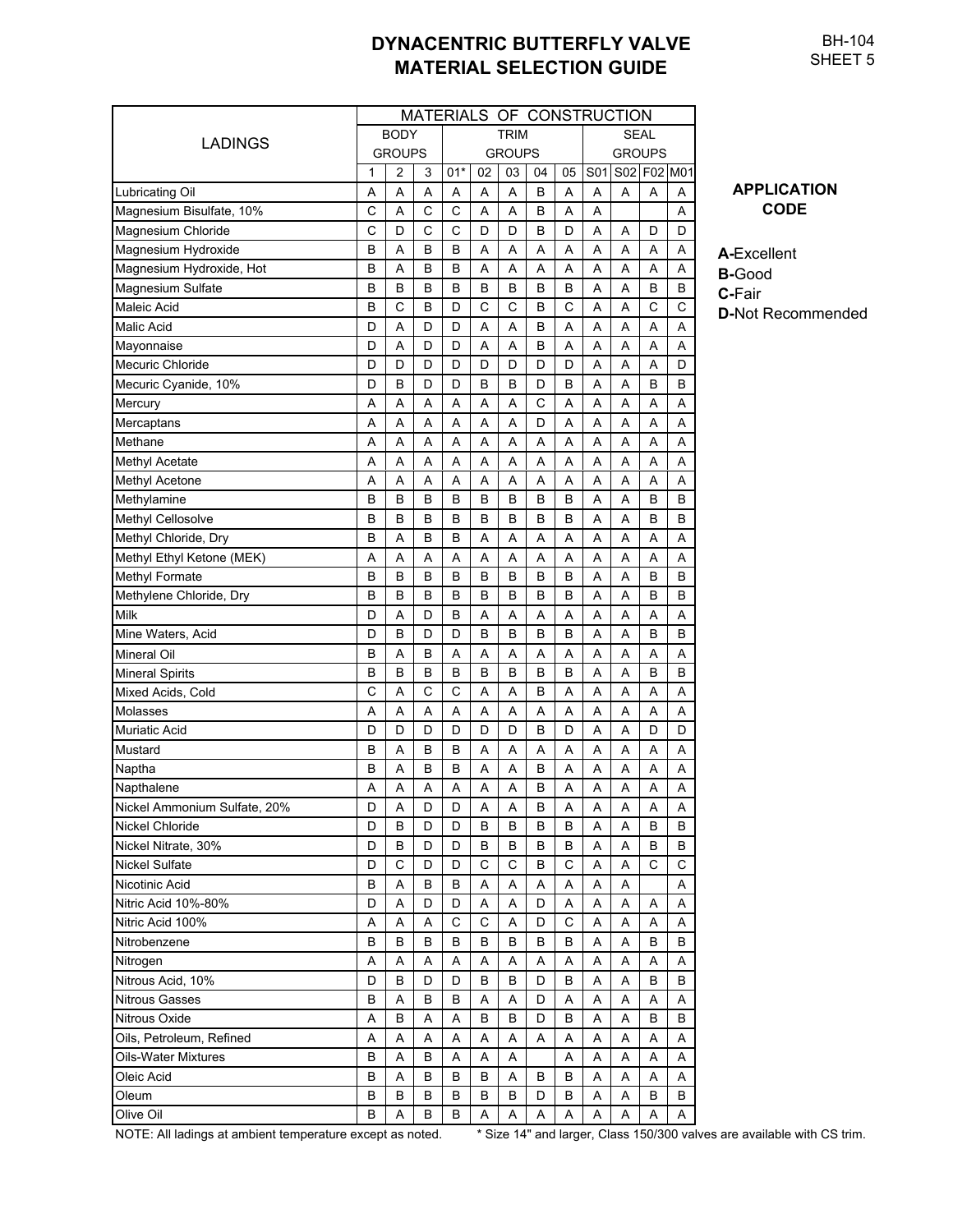|                                  |   | MATERIALS OF CONSTRUCTION |             |             |             |               |    |             |               |   |   |             |  |  |
|----------------------------------|---|---------------------------|-------------|-------------|-------------|---------------|----|-------------|---------------|---|---|-------------|--|--|
|                                  |   | <b>BODY</b>               |             |             | <b>TRIM</b> |               |    | <b>SEAL</b> |               |   |   |             |  |  |
| LADINGS                          |   | <b>GROUPS</b>             |             |             |             | <b>GROUPS</b> |    |             | <b>GROUPS</b> |   |   |             |  |  |
|                                  | 1 | 2                         | 3           | $01*$       | 02          | 03            | 04 | 05          | S01           |   |   | S02 F02 M01 |  |  |
| Oxalic Acid                      | D | D                         | D           | D           | D           | D             | B  | D           | Α             | Α | D | D           |  |  |
| Oxygen                           | B | A                         | в           | Α           | Α           | Α             | Α  | Α           | Α             | Α | A | A           |  |  |
| Ozone, Wet                       | C | A                         | C           | C           | Α           | Α             | Α  | Α           | Α             | Α | A | Α           |  |  |
| Ozone, Dry                       | A | A                         | Α           | A           | Α           | A             | Α  | Α           | A             | Α | A | Α           |  |  |
| <b>Paints and Solvents</b>       | Α | A                         | Α           | A           | A           | A             | A  | Α           | Α             | A | A | Α           |  |  |
| Palmitic Acid                    | С | A                         | C           | C           | B           | A             | B  | в           | A             | Α | A | A           |  |  |
| Palm Oil                         | С | B                         | C           | C           | B           | B             | Α  | в           | A             | Α | B | B           |  |  |
| Paraffin                         | В | A                         | в           | A           | Α           | A             | Α  | Α           | A             | Α | A | A           |  |  |
| Paraformaldehyde                 | В | B                         | B           | B           | B           | B             | B  | В           | A             | Α | B | B           |  |  |
| Pentane                          | B | A                         | B           | A           | Α           | Α             | B  | Α           | Α             | Α | A | A           |  |  |
| Perchlorethylene, Dry            | B | B                         | B           | В           | B           | B             | Α  | B           | A             | Α | B | в           |  |  |
| Petrolatum                       | Ċ | B                         | C           | C           | B           | B             | Α  | В           | Α             | Α | B | в           |  |  |
| Phenol                           | В | A                         | B           | B           | Α           | Α             | Α  | Α           | Α             | Α | Α | Α           |  |  |
| Phosphoric Acid 10% Cold         | D | B                         | D           | D           | B           | B             | B  | В           | Α             | A | B | В           |  |  |
| Phosphoric Acid 10% Hot          | D | D                         | D           | D           | D           | D             | С  | D           | A             | Α | D | D           |  |  |
| Phosphoric Acid 50% Cold         | D | B                         | D           | D           | B           | B             | C  | B           | Α             | Α | B | В           |  |  |
| Phosphoric Acid 50% Hot          | D | D                         | D           | D           | D           | D             | C  | D           | Α             | Α | D | D           |  |  |
| Phosphoric Acid 85% Cold         | В | A                         | B           | В           | B           | A             | Α  | В           | A             | Α | A | A           |  |  |
| Phosphoric Acid 85% Hot          | С | A                         | C           | C           | C           | Α             | A  | C           | A             | Α | A | A           |  |  |
| <b>Phthalic Acid</b>             | C | B                         | C           | C           | B           | A             | A  | B           | A             |   | B | B           |  |  |
| Phthalic Anhydride               | С | B                         | С           | C           | B           | в             | C  | В           | Α             | Α | в | в           |  |  |
| Picric Acid                      | C | B                         | C           | C           | B           | в             | Α  | В           | A             | A | B | в           |  |  |
| Pine Oil                         | B | A                         | B           | В           | A           | A             | A  | A           | A             | A | A | Α           |  |  |
| Potassium Bisulfite, 10%         | D | B                         | D           | D           | B           | B             | D  | В           | A             | Α | B | B           |  |  |
| Potassium Bromide                | D | B                         | D           | D           | B           | в             | в  | В           | A             | Α | B | В           |  |  |
| Potassium Carbonate              | C | Α                         | C           | В           | A           | Α             | B  | A           | A             | Α | A | A           |  |  |
| Potassium Chlorate               | B | A                         | B           | B           | A           | A             | B  | Α           | A             | Α | A | A           |  |  |
| Potassium Chloride               | C | C                         | C           | С           | C           | С             | B  | C           | A             | Α | C | С           |  |  |
| Potassium Cyanide                | B | B                         | B           | В           | B           | в             | B  | В           | Α             | Α | B | В           |  |  |
| Potassium Dichromate             | В | Α                         | B           | В           | Α           | A             | B  | Α           | Α             | Α | Α | Α           |  |  |
| Potassium Diphosphate            | Α | Α                         | Α           | Α           | Α           | Α             | B  | Α           | Α             | Α | Α | Α           |  |  |
| Potassium Ferricyanide           | B | B                         | B           | В           | B           | B             | B  | В           | A             | Α | B | В           |  |  |
| Potassium Ferrocyanide           | В | В                         | в           | В           | В           | В             | В  | В           | Α             | A | В | B           |  |  |
| Potassium Hydroxide, Dilute Cold | B | в                         | В           | В           | B           | В             | Α  | В           | Α             | Α | В | В           |  |  |
| Potassium Hydroxide, Dilute Hot  | B | Α                         | B           | B           | B           | Α             | Α  | B           | Α             | B | В | Α           |  |  |
| Potassium Hydroxide to 70%       | Α | Α                         | Α           | Α           | A           | Α             | Α  | Α           | Α             | B | В | Α           |  |  |
| Potassium lodide                 | C | B                         | $\mathsf C$ | $\mathsf C$ | B           | В             | B  | В           | Α             | Α | В | B           |  |  |
| Potassium Nitrate                | В | Α                         | В           | В           | Α           | Α             | Α  | Α           | Α             | Α | Α | Α           |  |  |
| Potassium Permanganate           | Α | Α                         | Α           | Α           | Α           | Α             | В  | Α           | Α             | Α | Α | Α           |  |  |
| Potassium Sulfate                | B | B                         | в           | В           | B           | в             | B  | В           | Α             | Α | В | B           |  |  |
| Potassium Sulfide, 10%           | C | B                         | C           | В           | В           | B             | D  | В           | Α             | Α | В | B           |  |  |
| Potassium Sulfite, 10%           | D | B                         | D           | D           | В           | В             | D  | В           | Α             | Α | В | B           |  |  |
| Producer Gas                     | В | B                         | в           | В           | В           | в             | Α  | В           | Α             | Α | В | В           |  |  |
| Propane                          | Α | Α                         | Α           | Α           | Α           | Α             | Α  | Α           | Α             | Α | Α | Α           |  |  |
| Propyl Alcohol                   | Α | Α                         | Α           | Α           | Α           | Α             | Α  | Α           | Α             | Α | Α | Α           |  |  |
| Propylene Glycol                 | Α | Α                         | Α           | Α           | Α           | Α             | Α  | Α           | Α             | Α | Α | Α           |  |  |
| Pyrogallic Acid                  | В | В                         | В           | В           | в           | В             | В  | В           | Α             | Α | В | В           |  |  |
| Quench Oil, Water Soluble        | Α | Α                         | Α           | Α           | Α           | Α             | Α  | Α           | Α             | Α | Α | A           |  |  |
| Resins and Rosins                | C | Α                         | C           | В           | Α           | Α             | Α  | Α           | Α             | Α | A | Α           |  |  |
|                                  |   |                           |             |             |             |               |    |             |               |   |   |             |  |  |

**APPLICATION CODE**

**A-**Excellent

**B-**Good **C-**Fair

**D-**Not Recommended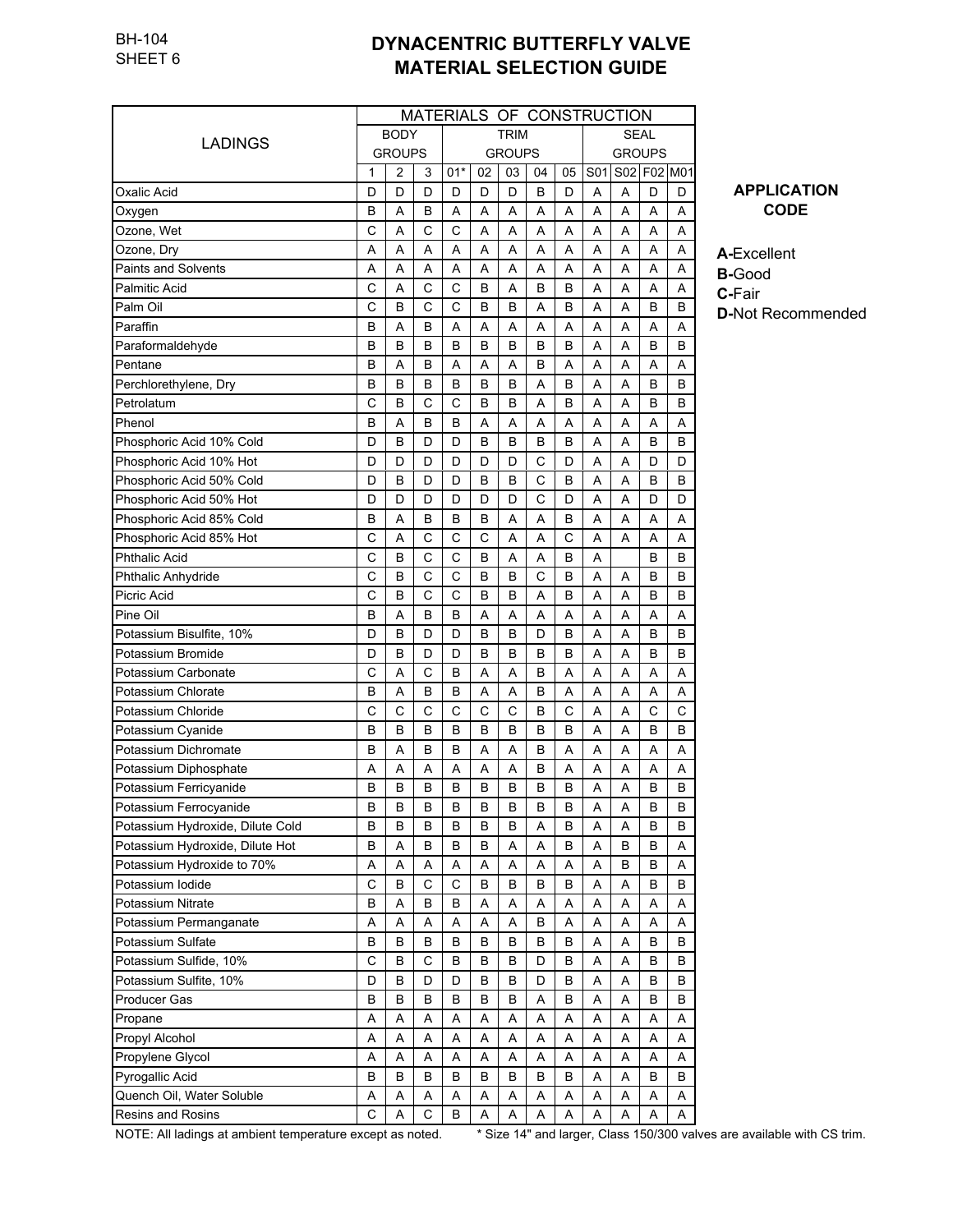BH-104 SHEET 7

| MATERIALS OF CONSTRUCTION  |   |                |   |       |    |               |                 |      |               |   |             |   |  |  |  |
|----------------------------|---|----------------|---|-------|----|---------------|-----------------|------|---------------|---|-------------|---|--|--|--|
|                            |   | <b>BODY</b>    |   |       |    | <b>TRIM</b>   |                 | SEAL |               |   |             |   |  |  |  |
| LADINGS                    |   | <b>GROUPS</b>  |   |       |    | <b>GROUPS</b> |                 |      | <b>GROUPS</b> |   |             |   |  |  |  |
|                            | 1 | $\overline{2}$ | 3 | $01*$ | 02 | 03            | 04              | 05   | S01           |   | S02 F02 M01 |   |  |  |  |
| Road Tar                   | A | A              | Α | A     | Α  | Α             | Α               | Α    | A             | A | Α           | Α |  |  |  |
| Road Pitch                 | Α | A              | Α | A     | A  | Α             | Α               | Α    | Α             | Α | Α           | Α |  |  |  |
| RP-1 Fuel                  | A | A              | Α | A     | A  | Α             | A               | Α    | A             | A | Α           | Α |  |  |  |
| Rubber Latex Emulsions     | B | A              | в | B     | Α  | Α             | Α               | A    | A             | A | Α           | Α |  |  |  |
| <b>Rubber Solvent</b>      | Α | Α              | Α | A     | A  | Α             | Α               | Α    | A             | Α | Α           | Α |  |  |  |
| Salad Oil                  | C | B              | С | B     | B  | B             | B               | B    | A             | Α | В           | B |  |  |  |
| Salicylic Acid             | D | A              | D | D     | A  | Α             | Α               | Α    | A             | A | Α           | Α |  |  |  |
| Salt                       | C | B              | C | C     | B  | B             | Α               | В    | A             | A | B           | B |  |  |  |
| Seawater                   | D | A              | D | C     | Α  | Α             | Α               | Α    | Α             | A | Α           | Α |  |  |  |
| Shellac                    | A | A              | Α | A     | A  | A             | A               | A    | A             | A | Α           | A |  |  |  |
| Silicone Oils              | A | A              | A | A     | Α  | A             | Α               | A    | A             | Α | Α           | A |  |  |  |
| Silver Nitrate             | D | B              | D | D     | B  | B             | D               | В    | A             | Α | B           | B |  |  |  |
| Soap Solution, Stearates   | A | A              | A | A     | Α  | Α             | Α               | A    | A             | Α | Α           | Α |  |  |  |
| Sodium Acetate             | B | B              | в | B     | B  | B             | в               | В    | A             | A | B           | B |  |  |  |
| Sodium Aluminate           | C | Α              | С | С     | Α  | Α             | Α               | Α    | Α             | Α | Α           | Α |  |  |  |
| Sodium Bicarbonate         | C | B              | C | C     | B  | B             | B               | B    | A             | Α | В           | B |  |  |  |
| Sodium Bisulfate. 10%      | D | A              | D | D     | A  | Α             | B               | Α    | Α             | Α | Α           | Α |  |  |  |
| Sodium Bisulfite, 10%      | D | D              | D | D     | D  | D             | в               | D    | Α             | Α | D           | D |  |  |  |
| Sodium Borate              | C | D              | С | С     | D  | D             | в               | D    | A             | Α | D           | D |  |  |  |
| Sodium Bromide, 10%        | C | B              | C | C     | B  | B             | в               | В    | A             | A | В           | B |  |  |  |
| Sodium Carbonate           | B | B              | B | B     | B  | B             | Α               | в    | A             | A | B           | B |  |  |  |
| Sodium Chlorate            | C | B              | C | C     | B  | B             | в               | B    | A             | A | B           | B |  |  |  |
| Sodium Chloride            | C | B              | С | B     | B  | B             | Α               | в    | Α             | Α | B           | B |  |  |  |
| Sodium Chromate            | B | B              | В | B     | B  | B             | B               | в    | A             | A | В           | B |  |  |  |
| Sodium Cyanide, 10%        | Α | Α              | A | C     | Α  | Α             | B               | Α    | A             | Α | Α           | Α |  |  |  |
| Sodium Fluoride            | D | B              | D | D     | B  | B             | A               | в    | A             | A | в           | B |  |  |  |
| Sodium Hydroxide, Cold 20% | Α | A              | Α | A     | A  | Α             | A               | A    | A             | A | Α           | A |  |  |  |
| Sodium Hydroxide, Hot 20%  | C | B              | C | C     | B  | B             | Α               | в    | A             | B | В           | B |  |  |  |
| Sodium Hydroxide 50%       | B | B              | B | B     | B  | В             | Α               | в    | A             | C | C           | B |  |  |  |
| Sodium Hydroxide, Cold 70% | C | B              | C | B     | B  | B             | B               | в    | A             | C | C           | B |  |  |  |
| Sodium Hydroxide, Hot 70%  | B | B              | В | в     | B  | B             | в               | в    | A             | D | D           | В |  |  |  |
| Sodium Hypochlorite        | D | D              | D | D     | D  | D             | D               | D    | A             | A | D           | D |  |  |  |
| Sodium Metaphosphate       | A | B              | Α | A     | В  | В             | В               | B    | A             | A | В           | В |  |  |  |
| Sodium Metasilicate, Cold  | C | Α              | C | С     | Α  | Α             | Α               | Α    | Α             | A | Α           | Α |  |  |  |
| Sodium Metasilicate, Hot   | D | Α              | D | D     | Α  | Α             | Α               | Α    | Α             | Α | Α           | Α |  |  |  |
| Sodium Nitrate             | В | В              | В | В     | в  | В             | в               | B    | Α             | Α | в           | В |  |  |  |
| Sodium Perborate           | B | B              | В | B     | В  | В             | В               | В    | Α             | Α | в           | B |  |  |  |
| Sodium Peroxide            | C | B              | C | C     | в  | В             | В               | В    | Α             | Α | в           | В |  |  |  |
| Sodium Phosphate           | B | B              | В | B     | B  | B             | В               | В    | Α             | Α | В           | B |  |  |  |
| Sodium Silicate            | Α | Α              | Α | Α     | Α  | Α             | В               | Α    | Α             | Α | Α           | Α |  |  |  |
| Sodium Silicate, Hot       | В | B              | В | В     | В  | В             | В               | В    | Α             | Α | В           | B |  |  |  |
| Sodium Sulfate             | B | Α              | В | B     | Α  | Α             | Α               | Α    | Α             | Α | Α           | Α |  |  |  |
| Sodium Sulfide             | B | B              | В | B     | B  | В             | Α               | В    | Α             | A | B           | B |  |  |  |
| Sodium Sulfide, Hot        | C | B              | C | С     | В  | В             | В               | В    | Α             | Α | в           | B |  |  |  |
| Sodium Thiosulfate         | D | B              | D | D     | В  | В             | В               | В    | A             | Α | в           | B |  |  |  |
| Sour Gas and Oil           |   |                |   |       |    |               | CONSULT FACTORY |      |               |   |             |   |  |  |  |
| Soybean Oil                | C | Α              | C | С     | Α  | Α             | Α               | A    | Α             | Α | A           | Α |  |  |  |
| Stannic Chloride           | D | D              | D | D     | D  | D             | С               | D    | Α             | Α | D           | D |  |  |  |
| Stannous Chloride          | D | C              | D | D     | С  | С             | Α               | С    | Α             |   |             |   |  |  |  |

#### **APPLICATION CODE**

**A-**Excellent **B-**Good **C-**Fair

**D-**Not Recommended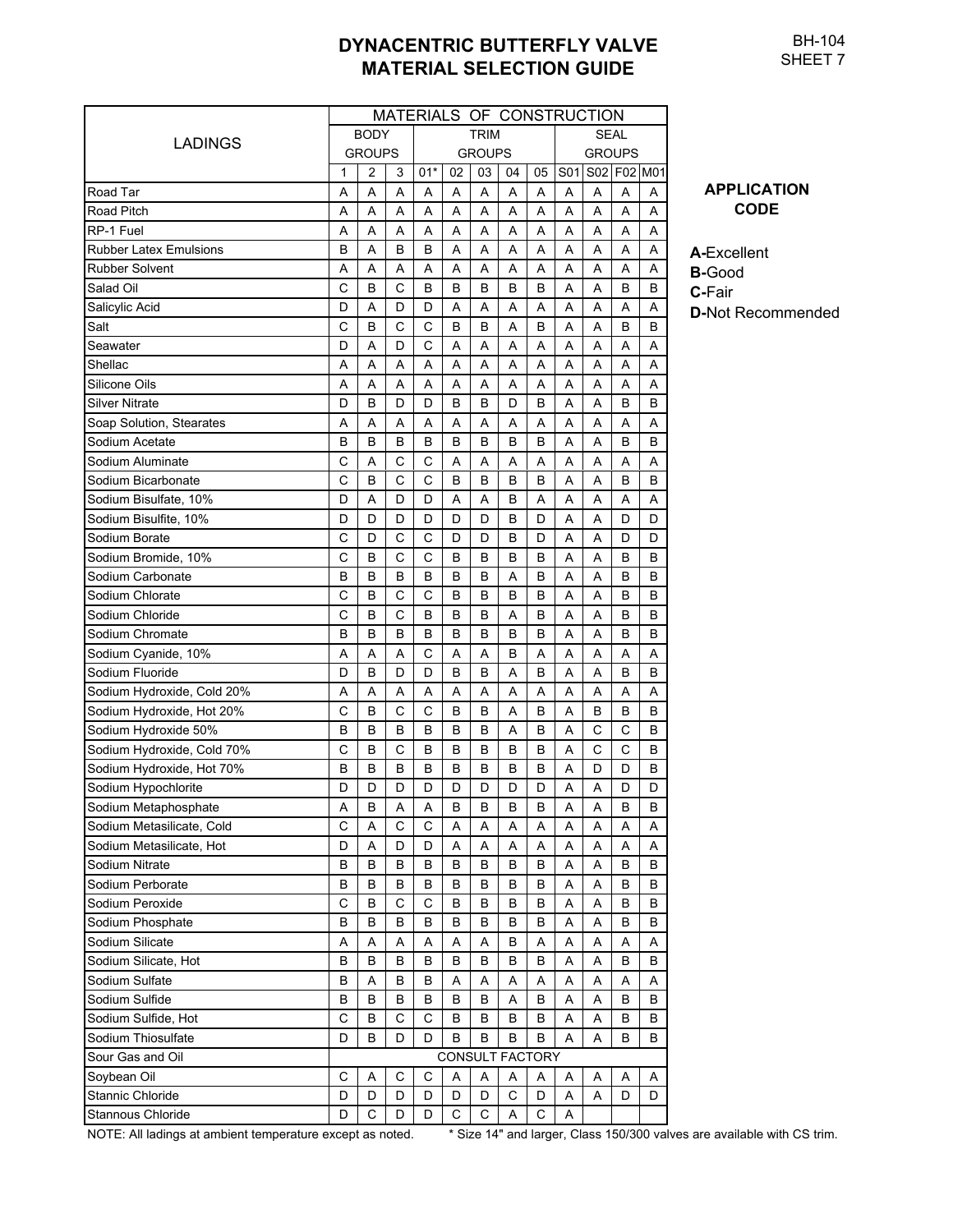|                              | MATERIALS OF CONSTRUCTION |               |   |       |    |               |    |             |               |   |             |   |  |
|------------------------------|---------------------------|---------------|---|-------|----|---------------|----|-------------|---------------|---|-------------|---|--|
|                              |                           | <b>BODY</b>   |   |       |    | <b>TRIM</b>   |    | <b>SEAL</b> |               |   |             |   |  |
| LADINGS                      |                           | <b>GROUPS</b> |   |       |    | <b>GROUPS</b> |    |             | <b>GROUPS</b> |   |             |   |  |
|                              | 1                         | 2             | 3 | $01*$ | 02 | 03            | 04 | 05          | S01           |   | S02 F02 M01 |   |  |
| Starch                       | Α                         | Α             | Α | Α     | Α  | Α             | Α  | A           | Α             | Α | Α           | Α |  |
| Steam 212°F                  | Α                         | Α             | Α | Α     | Α  | A             | Α  | A           | Α             | Α | Α           | Α |  |
| Stearic Acid                 | C                         | Α             | C | B     | Α  | Α             | B  | Α           | Α             | Α | A           | Α |  |
| Stoddard Solvent             | B                         | B             | B | в     | B  | B             | B  | B           | Α             | A | в           | В |  |
| Styrene                      | Α                         | Α             | Α | A     | Α  | Α             | Α  | Α           | Α             | A | A           | Α |  |
| Sugar Liquids                | B                         | A             | B | B     | B  | Α             | Α  | B           | A             | A | A           | Α |  |
| Sulfate, Black or gr. Liquid | C                         | B             | C | C     | B  | B             | B  | B           | A             | A | B           | B |  |
| Sulfate, White Liquor        | D                         | B             | D | D     | D  | B             | B  | D           | A             | A | В           | В |  |
| Sulphur                      | B                         | Α             | B | B     | A  | Α             | Α  | A           | A             | A | Α           | Α |  |
| Sulphur Dioxide, Dry         | B                         | A             | B | D     | D  | Α             | Α  | D           | A             | A | Α           | Α |  |
| Sulphur Trioxide, Dry        | B                         | B             | B | B     | B  | в             | B  | B           | Α             | A | В           | B |  |
| Sulfuric Acid 0-7%           | D                         | B             | D | D     | C  | B             | B  | C           | Α             | A | В           | B |  |
| Sulfuric Acid 20-50%         | D                         | D             | D | D     | D  | D             | B  | D           | Α             | Α | D           | D |  |
| Sulfuric Acid 100%           | B                         | Α             | В | D     | С  | Α             | Α  | C           | A             | A | A           | Α |  |
| Sulfurous Acid               | D                         | D             | D | D     | D  | D             | D  | D           | A             | A | D           | D |  |
| <b>Synthesis Gas</b>         | B                         | B             | B | B     | B  | B             | Α  | B           | A             | A | В           | В |  |
| Tall Oil                     | В                         | B             | B | B     | B  | B             | Α  | B           | Α             | Α | В           | B |  |
| Tannic Acid                  | В                         | B             | B | B     | B  | B             | B  | B           | A             | A | В           | B |  |
| Tar and Tar Oil              | Α                         | Α             | Α | Α     | A  | Α             | Α  | Α           | Α             | A | A           | Α |  |
| <b>Tartaric Acid</b>         | D                         | B             | D | D     | B  | B             | B  | B           | Α             | A | B           | B |  |
| Tetraethyl Lead              | C                         | B             | C | C     | B  | B             | Α  | B           | Α             | A | В           | B |  |
| Toluolene, Toluol            | Α                         | Α             | A | Α     | Α  | Α             | Α  | A           | A             | Α | A           | Α |  |
| Tomato Juice                 | C                         | A             | C | C     | A  | Α             | Α  | A           | A             | A | A           | Α |  |
| Transformer Oil              | Α                         | A             | A | A     | A  | A             | Α  | A           | A             | A | A           | Α |  |
| <b>Tributyl Phosphate</b>    | Α                         | A             | A | A     | A  | A             | Α  | Α           | A             | A | A           | Α |  |
| Trichloroethylene            | B                         | B             | B | B     | B  | B             | Α  | B           | A             | Α | B           | B |  |
| Turpentine                   | B                         | A             | B | A     | Α  | A             | B  | A           | A             | A | Α           | Α |  |
| Urea                         | C                         | B             | C | C     | B  | в             | A  | B           | Α             | A | В           | B |  |
| Varnish                      | C                         | A             | C | C     | Α  | Α             | A  | A           | Α             | Α | Α           | Α |  |
| Vegetable Oil                | B                         | Α             | В | Α     | Α  | Α             | B  | Α           | Α             | Α | Α           | Α |  |
| Vinegar                      | D                         | Α             | D | D     | Α  | Α             | Α  | Α           | Α             | A | Α           | Α |  |
| Vinyl Chloride               | D                         | B             | D | D     | С  | B             | Α  | С           | Α             | Α | Α           | B |  |
| Water, Distilled (aerated)   | D                         | Α             | D | В     | A  | A             | Α  | Α           | A             | A | A           | A |  |
| Water, Fresh                 | C                         | Α             | C | B     | Α  | Α             | Α  | A           | Α             | Α | Α           | Α |  |
| Waxes                        | Α                         | Α             | Α | Α     | Α  | Α             | Α  | Α           | А             | Α | Α           | Α |  |
| Whiskey and Wine             | D                         | A             | D | B     | Α  | Α             | Α  | A           | Α             | Α | Α           | Α |  |
| Xylene, Dry                  | Α                         | А             | A | А     | Α  | А             | А  | A           | А             | А | Α           | Α |  |
| Zinc Chloride                | D                         | D             | D | D     | D  | D             | В  | D           | Α             | А | D           | D |  |
| Zinc Hydrosulfite            | Α                         | Α             | Α | Α     | Α  | Α             | В  | Α           | Α             | Α | Α           | Α |  |
| Zinc Sulfate                 | D                         | B             | D | D     | D  | B             | В  | D           | Α             | Α | B           | В |  |

**APPLICATION CODE**

**A-**Excellent **B-**Good **C-**Fair

**D-**Not Recommended